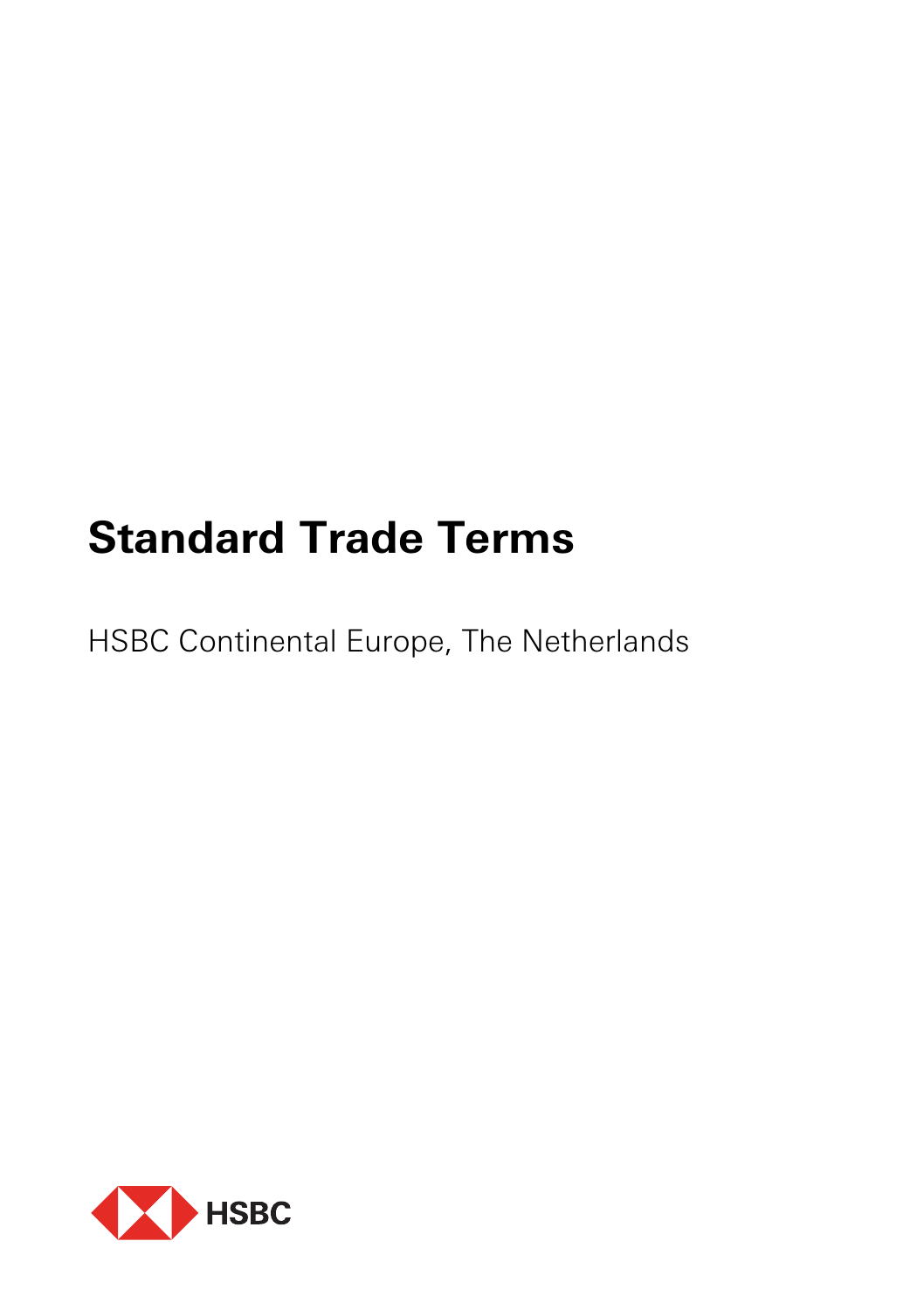# **CONTENTS**

| 1.                                                             | <b>APPLICATION</b>                                           | 3              |
|----------------------------------------------------------------|--------------------------------------------------------------|----------------|
| 4<br><b>SECTION 1 - TRADE SERVICES</b>                         |                                                              |                |
| 2.                                                             | <b>ICC RULES</b>                                             | 4              |
| 3.                                                             | DOCUMENTARY CREDITS                                          | $\overline{4}$ |
| 4.                                                             | <b>INSTRUMENTS</b>                                           | $\overline{7}$ |
| 5.                                                             | COLLECTIONS                                                  | 9              |
| 6.                                                             | <b>FINANCE</b>                                               | 10             |
| 7.                                                             | TRADE FINANCE LOANS                                          | 11             |
| 8.                                                             | APPLICATIONS FOR RELEASE OF GOODS, SHIPPING GUARANTEES       |                |
|                                                                | AND LETTERS OF INDEMNITY                                     | 13             |
|                                                                | <b>SECTION 2 - REIMBURSEMENT, INDEMNITY AND OTHER RIGHTS</b> | 14             |
| 9.                                                             | REIMBURSEMENT AND INDEMNITY                                  | 14             |
| 10 <sub>1</sub>                                                | CASH COLLATERAL                                              | 15             |
|                                                                | 11. PLEDGE                                                   | 15             |
|                                                                | 12. TRUST RECEIPTS                                           | 16             |
|                                                                | 13. SET-OFF                                                  | 17             |
|                                                                | 14. SUPPLEMENTARY RIGHTS                                     | 17             |
| <b>SECTION 3 - FEES AND PAYMENTS</b>                           |                                                              | 17             |
|                                                                | 15. FEES, COMMISSION, INTEREST AND CHARGES                   | 17             |
| 16.                                                            | <b>PAYMENTS</b>                                              | 18             |
| <b>SECTION 4 - REPRESENTATIONS, UNDERTAKINGS AND SANCTIONS</b> |                                                              | 20             |
| 17 <sub>1</sub>                                                | REPRESENTATIONS AND WARRANTIES                               | 20             |
|                                                                | 18. UNDERTAKINGS                                             | 21             |
|                                                                | 19. COMPLIANCE WITH LAWS AND SANCTIONS                       | 23             |
| <b>SECTION 5 - INSTRUCTIONS AND ELECTRONIC PLATFORMS</b><br>25 |                                                              |                |
| 20.                                                            | <b>INSTRUCTIONS</b>                                          | 25             |
| 21.                                                            | <b>PLATFORMS</b>                                             | 26             |
| <b>SECTION 6 - OTHER</b>                                       |                                                              | 27             |
| 22.                                                            | <b>LIMITATION ON LIABILITY</b>                               | 27             |
|                                                                | 23. DISCLOSURE, CONFIDENTIALITY AND PRIVACY                  | 29             |
| 24.                                                            | <b>MISCELLANEOUS</b>                                         | 31             |
| 25.                                                            | <b>GOVERNING LAW AND JURISDICTION</b>                        | 32             |
|                                                                | <b>SECTION 7 - DEFINITIONS AND INTERPRETATION</b>            |                |
| 26.                                                            | DEFINITIONS AND INTERPRETATION                               | 32             |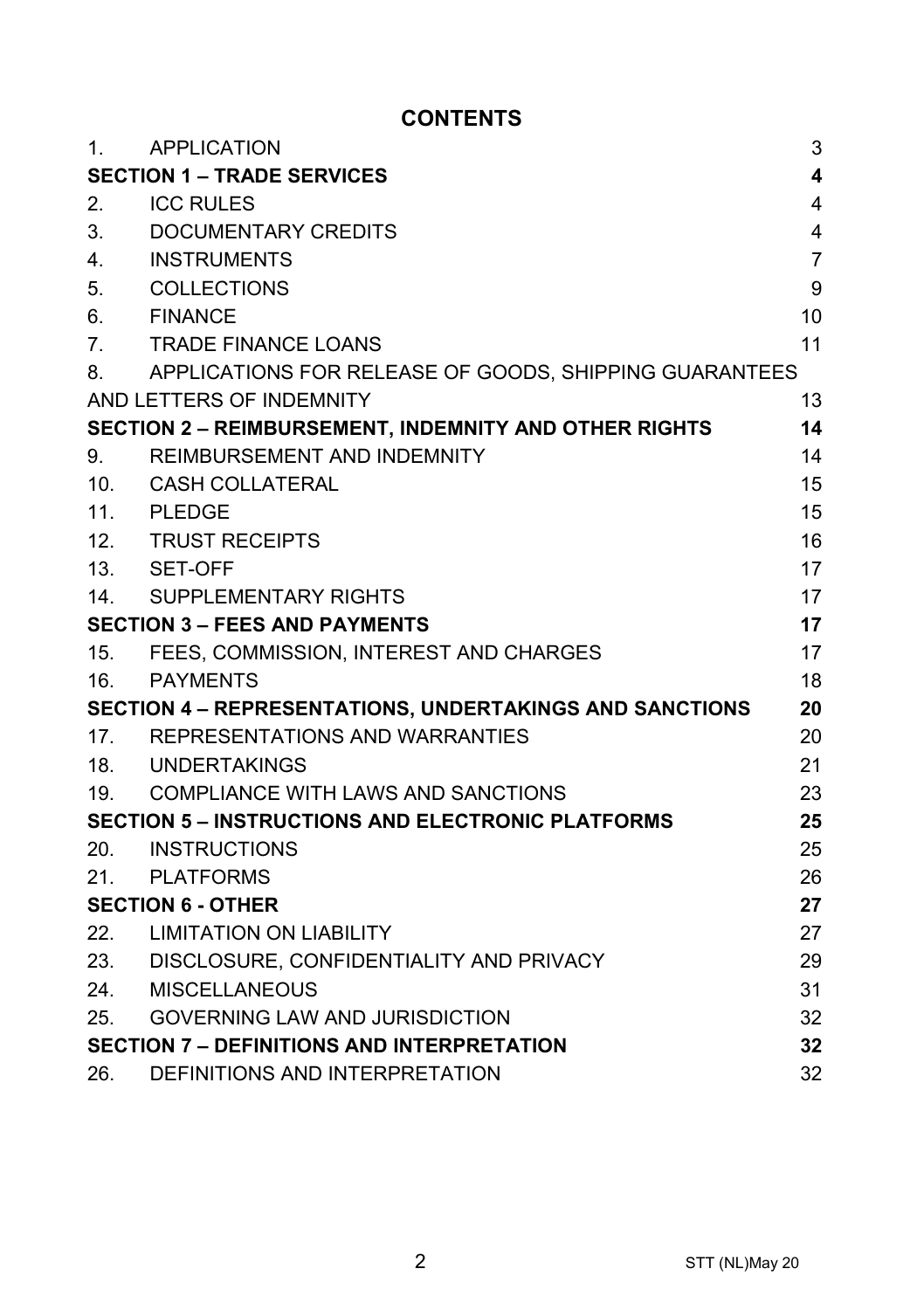# **STANDARD TRADE TERMS (THESE TERMS)**

#### **1. APPLICATION**

1.1 These Terms shall apply to any Trade Service which HSBC may agree to make available or procure at the request of the Customer and shall include any relevant Country Conditions.

1.2 These Terms shall, where applicable, be subject to other terms and conditions in relation to services provided by HSBC to the Customer (including any banking service or account operating agreement) from time to time. In relation to any Trade Service, where any conflict arises between these Terms and any other applicable terms and conditions, the terms and conditions shall apply in the following order of priority:

- (a) the Application;
- (b) the Facility Agreement (if any) and/or any applicable Security Agreement;
- (c) the Country Conditions (if any);
- (d) these Terms; and
- (e) such other terms.

1.3 HSBC does not offer any advice to the Customer in relation to any Trade Service. Whilst HSBC may provide information or express opinions from time to time, such information or opinions are not offered as advice. Before applying for, or accepting, any Trade Service, the Customer shall make such enquiries and assessments as the Customer considers appropriate and the Customer should place no reliance on HSBC to give advice or make recommendations. If the Customer is in doubt of any Trade Service, the Customer should seek independent professional advice.

1.4 Each Trade Service is separate and independent from the Trade Transaction to which such Trade Service relates and HSBC is in no way concerned with, subject to, or bound by, the terms of such Trade Transaction, even if a reference is included in any document relating to that Trade Service.

1.5 HSBC may name, instruct or procure any correspondent bank (including any HSBC Group member) to be the issuing, advising, nominated or confirming bank in respect of any Trade Service (and may restrict such correspondent bank to an HSBC Group member or a correspondent bank acceptable to HSBC) and is authorised to issue a counter-guarantee or counter-SBLC in such form and content as determined by HSBC in favour of the correspondent bank. HSBC may pay to, or receive from any correspondent bank, charges, commissions, fees or other payments.

1.6 Nothing in these Terms shall oblige HSBC to enter into or provide any Trade Service at any time.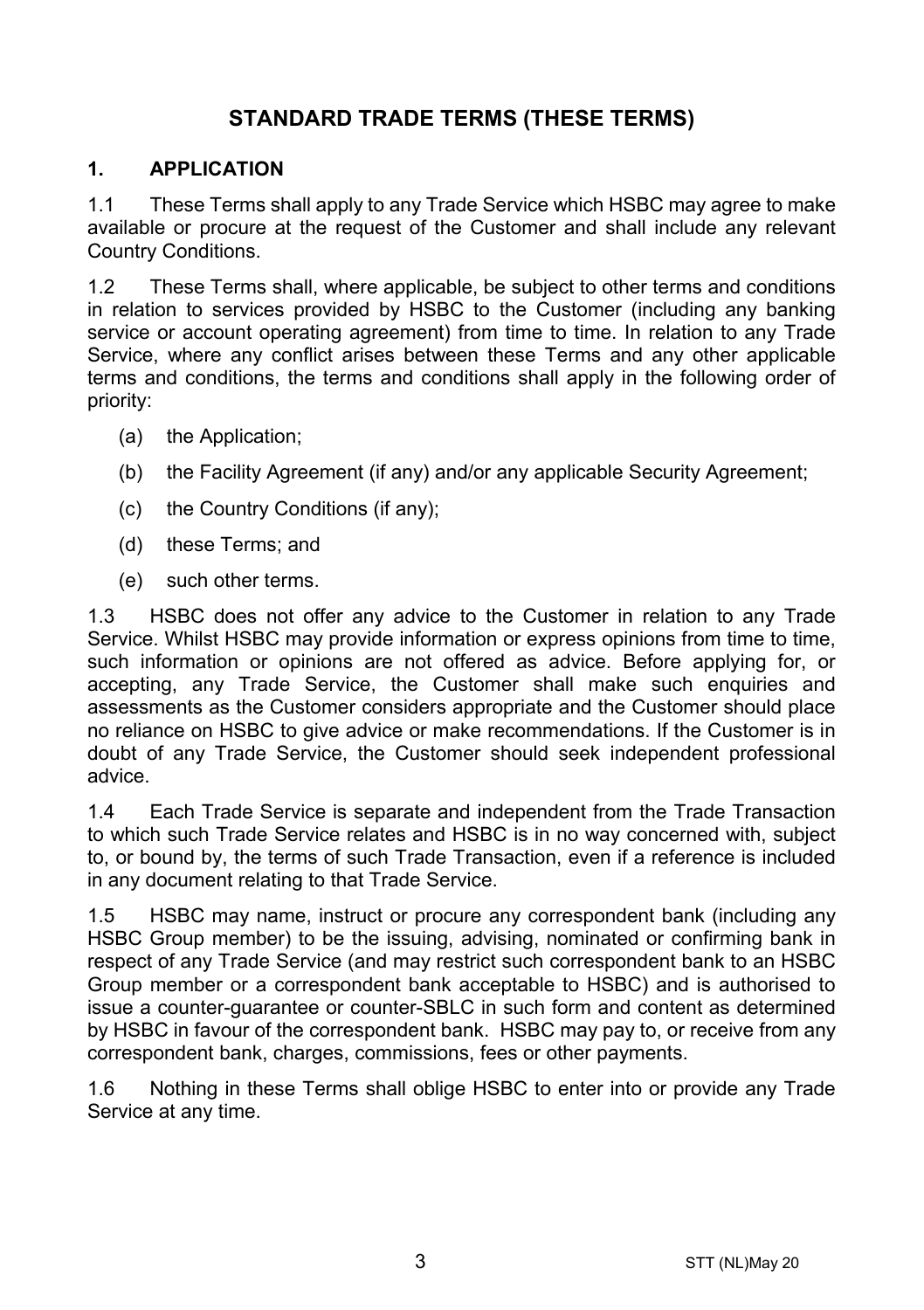# **SECTION 1 – TRADE SERVICES**

#### **2. ICC RULES**

2.1 Unless the Customer otherwise requests (and HSBC agrees with such request):

(a) all Documentary Credits issued by HSBC will be issued subject to the Uniform Customs and Practice for Documentary Credits, 2007 Revision, ICC Publication No. 600 (UCP600) and, if required by HSBC, the Uniform Customs and Practice for Documentary Credits (UCP600) Supplement for Electronic Presentation (eUCP);

(b) all SBLCs issued by HSBC will be issued subject to the International Standby Practices 1998, ICC Publication No. 590 (ISP98);

(c) all bonds and guarantees issued by HSBC will be issued subject to the Uniform Rules for Demand Guarantees, ICC Publication No.758 (URDG 758); and

(d) all Collections will be undertaken subject to the Uniform Rules for Collections 1995, ICC Publication No. 522 (URC 522) and, if required by HSBC, the Uniform Rules for Collections (URC 522) Supplement for Electronic Presentation (eURC),

in each case, as may be revised from time to time (together the ICC Rules), and the rights and obligations of the Customer will be subject to the applicable ICC Rules in addition to these Terms.

2.2 If there is any conflict between any ICC Rule and these Terms, these Terms shall prevail.

#### <span id="page-3-0"></span>**3. DOCUMENTARY CREDITS**

- 3.1 The terms in this Claus[e 3](#page-3-0) apply to any Documentary Credits.
- 3.2 The Customer:
	- (a) undertakes to examine the customer copy of each Documentary Credit issued
	- by HSBC in order to check its consistency with the relevant Application; and
	- (b) agrees to give immediate notice to HSBC of any objection to its contents.

#### **Imports**

3.3 HSBC is authorised to honour and pay any Claim made under a Documentary Credit which appears on its face to comply with its terms and/or any Documents drawn (or purporting to be drawn) and presented under such Documentary Credit in accordance with its terms, without reference to or further authority from the Customer or any other party, and without enquiring whether any Claim has been properly made, and notwithstanding that the validity of any such Claim, or the amount of it, may be in dispute. The Customer accepts any such Claim as conclusive evidence that HSBC was liable to honour and pay it, and any payment made, or any steps taken by HSBC in good faith under or in connection with it, shall be binding on the Customer.

3.4 The presentation of any Documents under a Documentary Credit shall be deemed to be in compliance with the terms of the Documentary Credit if HSBC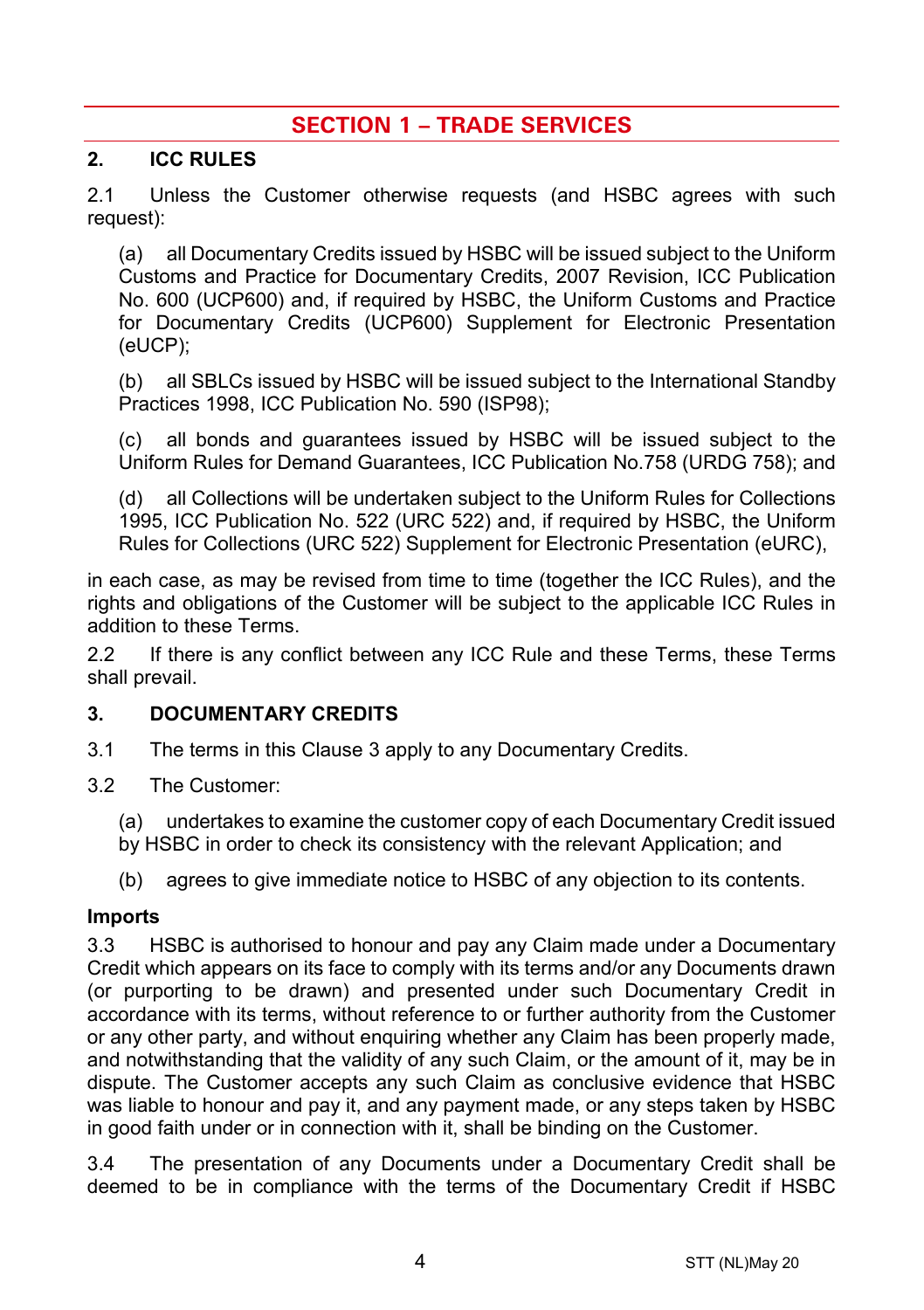determines that they appear to be in order and, taken as a whole, conform with the requirements of the Documentary Credit. The Customer waives all claims against HSBC for any delay that may result in examining such Documents or any failure to identify any discrepancies that may exist.

3.5 Notwithstanding any contrary instruction from the Customer, HSBC may reject any Claim which HSBC determines does not comply with the terms of the relevant Documentary Credit. HSBC is not obliged to notify the Customer or to seek the Customer's waiver of any discrepancy before refusing the Claim. Where HSBC does seek a waiver in respect of any discrepancy, the taking of such action does not oblige HSBC to seek a waiver of any discrepancy at any other time.

3.6 If HSBC notifies the Customer of a discrepancy with respect to a Claim and the Customer requests HSBC and/or its correspondent bank or its agent to:

(a) effect payment under the Documentary Credit, notwithstanding the discrepancy; or

(b) countersign or issue any guarantee or indemnity covering the discrepancy,

the Customer confirms that its reimbursement obligations and the indemnity set out in Claus[e 9](#page-13-0) (*[REIMBURSEMENT AND INDEMNITY](#page-13-0)*) shall apply to such Claim and/or any such guarantee or indemnity.

3.7 HSBC may at any time amend or insert additional terms and conditions into a Documentary Credit as HSBC may consider appropriate, provided that any such amendment or additional terms and conditions shall not increase the Customer Liabilities in relation to such Documentary Credit. HSBC may, subject to the beneficiary's consent, cancel the whole or any unused balance of a Documentary Credit.

3.8 Notwithstanding any instruction in an Application, HSBC may restrict the availability of any Documentary Credit, or any advising or confirming, to its own offices or to any correspondent bank or agent of its choice and, in such case, HSBC may refuse to honour, or make payment for, any Document drawn or purporting to be drawn on any office, bank or other person other than such office, correspondent bank or agent.

3.9 If HSBC effects payment under a Documentary Credit prior to the maturity date of such Documentary Credit:

(a) (in the case where the Documentary Credit beneficiary bears interest) the Customer shall be liable to pay to HSBC the full amount of the Documentary Credit on the maturity date, even if HSBC only paid a discounted amount under the Documentary Credit; and

(b) (in the case where the Customer is required to bear interest under the Documentary Credit pursuant to any other agreement with HSBC) the Customer shall, on the maturity date of such Documentary Credit or such earlier date as may be demanded by HSBC, pay to HSBC the full amount of the Claim together with interest accruing on such Claim for the period from and including the date of HSBC's payment to and including the maturity date, such interest payable in accordance with Clause [15](#page-16-0) [\(FEES, COMMISSION, INTEREST AND CHARGES\)](#page-16-0).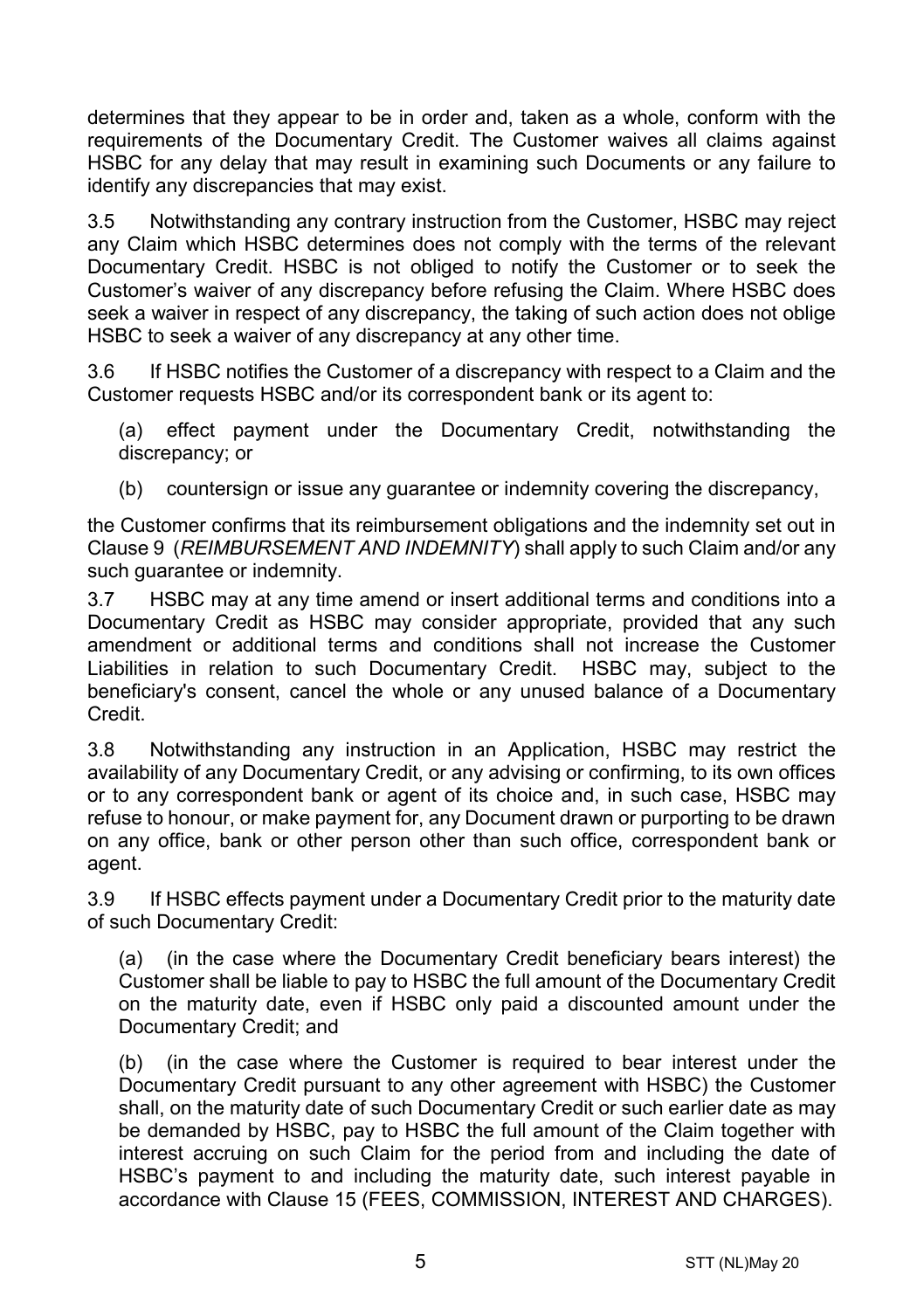3.10 If the terms of a Documentary Credit (whether expressly or impliedly) permits payment to be effected to the beneficiary prior to receipt of the Documents required to be delivered under such Documentary Credit, the Customer shall, on the maturity date of such Documentary Credit or such earlier date as may be demanded by HSBC, pay to HSBC the full amount of the Claim (whether or not the Documents subsequently delivered are compliant with the terms of the Documentary Credit) together with interest accruing on such Claim for the period from and including the date of HSBC's payment to and including the maturity date, such interest payable in accordance with Clause [15](#page-16-0) (*[FEES, COMMISSION, INTEREST AND CHARGES](#page-16-0)*).

3.11 If any Documentary Credit stipulates that certain specific Documents be forwarded by the beneficiary directly to the Customer at or prior to the time the beneficiary makes any Claim, all remaining Documents must be produced to HSBC in respect of any Claim under such Documentary Credit. If the Customer uses the Documents forwarded directly to it to obtain possession of the Goods, HSBC is authorised to accept all Documents presented under such Documentary Credit and pay or accept upon presentation and pay at maturity all Documents drawn in respect of the Goods, notwithstanding any discrepancy or any other matter or thing that might otherwise have relieved or affected the Customer's or HSBC's obligations. The Customer confirms that its reimbursement obligations and the indemnity set out in Clause [9](#page-13-0) (*[REIMBURSEMENT AND INDEMNITY](#page-13-0)*) shall apply to any amount paid by HSBC in respect of such Documentary Credit.

3.12 If any Documentary Credit stipulates that the Goods be insured under insurance policies/certificates containing "Institute Cargo Clauses" or other industry standard clauses, HSBC may accept insurance policies/certificates which contain "American Institute Cargo Clauses" or any other industry standard clauses that HSBC determines appropriate.

3.13 HSBC will not be bound at any time to release any Documents or Goods to the Customer unless the Customer has fully discharged its Customer Liabilities in respect of the Documentary Credit relating to such Documents or Goods.

<span id="page-5-0"></span>3.14 If HSBC issues a Documentary Credit back-to-back (a **Back-to-Back Documentary Credit**) to another Documentary Credit (a **Master Documentary Credit**) the Customer:

(a) acknowledges that its Customer Liabilities in respect of the Back-to-Back Documentary Credit are not dependent or conditional on the performance of the Master Documentary Credit;

(b) unconditionally and irrevocably assigns or transfers absolutely to HSBC all of its payment rights in the Master Documentary Credit;

(c) shall not amend or accept any amendment to the Master Documentary Credit without the consent of HSBC or take any action which might result in HSBC not receiving the full amount under the Master Documentary Credit; and

(d) authorises HSBC to use the Documents presented under the Back-to-Back Documentary Credit to make a Claim under the Master Documentary Credit irrespective of any discrepancies or irregularities in the Documents presented.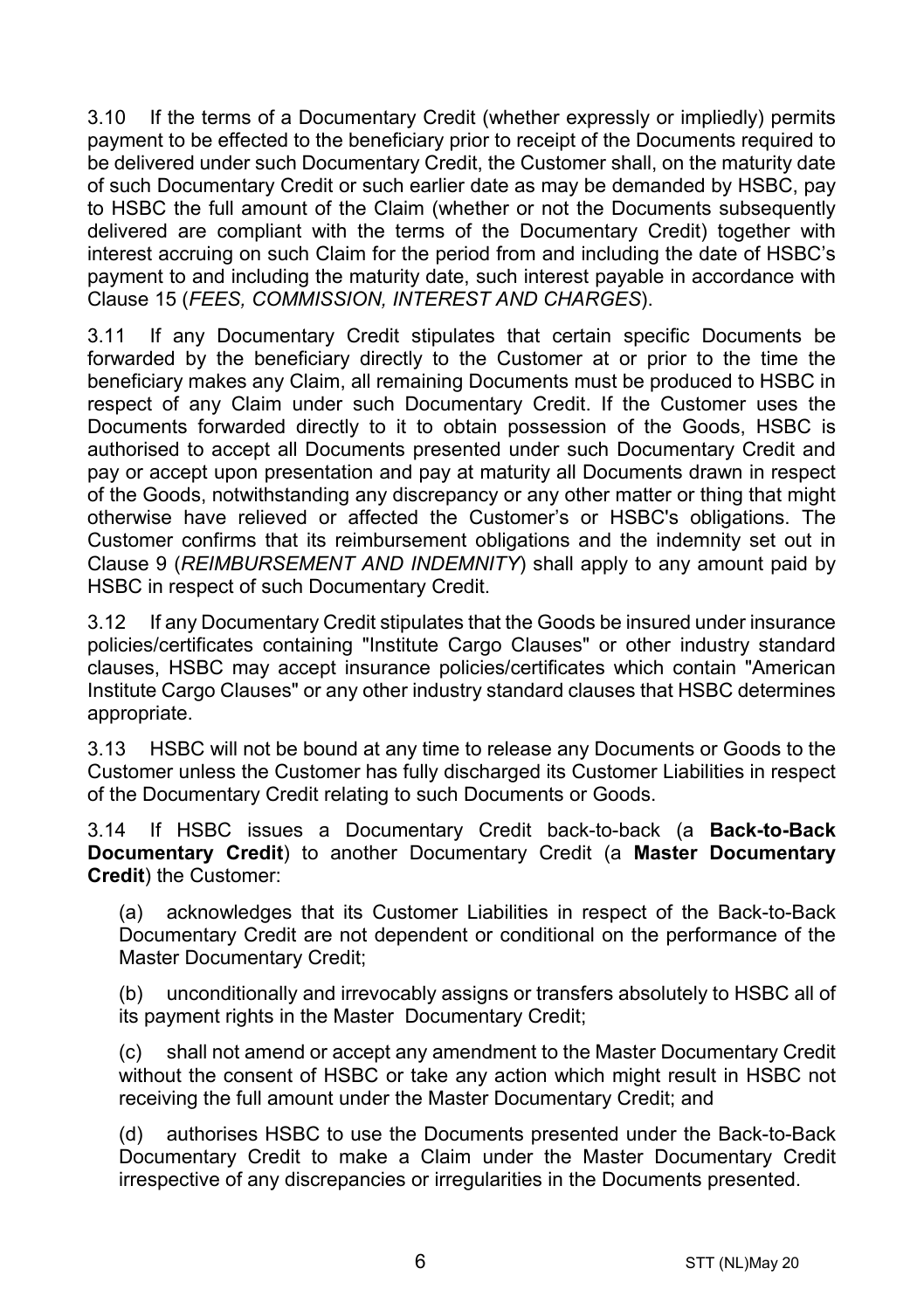3.15 HSBC is not obliged to notify the Customer of any incompatibility between the terms of a Back-to-Back Documentary Credit and the relevant Master Documentary Credit.

# **Exports**

3.16 If HSBC confirms a Documentary Credit or SBLC (whether on a disclosed or undisclosed basis) and payment in full or part is not received by HSBC from the relevant issuing bank, the Customer is only required to reimburse HSBC for amounts not received if the non-payment was due to a Recourse Event. Such reimbursement by the Customer is payable immediately upon HSBC's demand together with any interest payable in accordance with Clause [15](#page-16-0) (*[FEES, COMMISSION, INTEREST](#page-16-0)  [AND CHARGES](#page-16-0)*) and the Customer shall reimburse HSBC for any loss or damage suffered by HSBC as a result of the non-payment.

3.17 HSBC will not be bound by a confirmation (whether on a disclosed or undisclosed basis) and will not be obliged to negotiate a Documentary Credit or SBLC if it is amended without HSBC's consent, the Documents presented do not fully comply with the terms of the Documentary Credit or SBLC, the original Documentary Credit or SBLC is different from the copy of the Documentary Credit or SBLC upon which HSBC based its confirmation, the Customer does not comply with any of its obligations under this Clause [3,](#page-3-0) or if payment in full or part is not received by HSBC (or cannot be accepted by HSBC) from the relevant issuing bank as a result of a Recourse Event.

3.18 If HSBC confirms a Documentary Credit or SBLC on an undisclosed basis, the Customer shall not make a presentation in respect of the Documentary Credit or SBLC to any person other than HSBC and shall promptly provide to HSBC the original Documentary Credit or SBLC, any operative documents and any amendments issued by the relevant issuing bank.

3.19 If HSBC confirms a Documentary Credit or SBLC (whether on a disclosed or undisclosed basis), the Customer:

(a) unconditionally and irrevocably assigns or transfers absolutely to HSBC all of its payment rights in such Documentary Credit or SBLC; and

(b) shall not take any action which might result in HSBC not receiving the full amount under the Documentary Credit or SBLC.

#### <span id="page-6-0"></span>**4. INSTRUMENTS**

4.1 The terms in this Clause [4](#page-6-0) apply to any SBLC, demand guarantee (including an avalisation, co-acceptance or acceptance of a Document), bond, counter-guarantee, counter-SBLC, or similar independent payment obligation (including any extension, renewal or amendment of the same)(each an **Instrument**) issued, confirmed or provided by HSBC.

4.2 The Customer:

(a) undertakes to examine the customer copy of each Instrument issued or entered into by HSBC in order to check its consistency with the relevant Application; and

(b) agrees to give immediate notice to HSBC of any objection to its contents.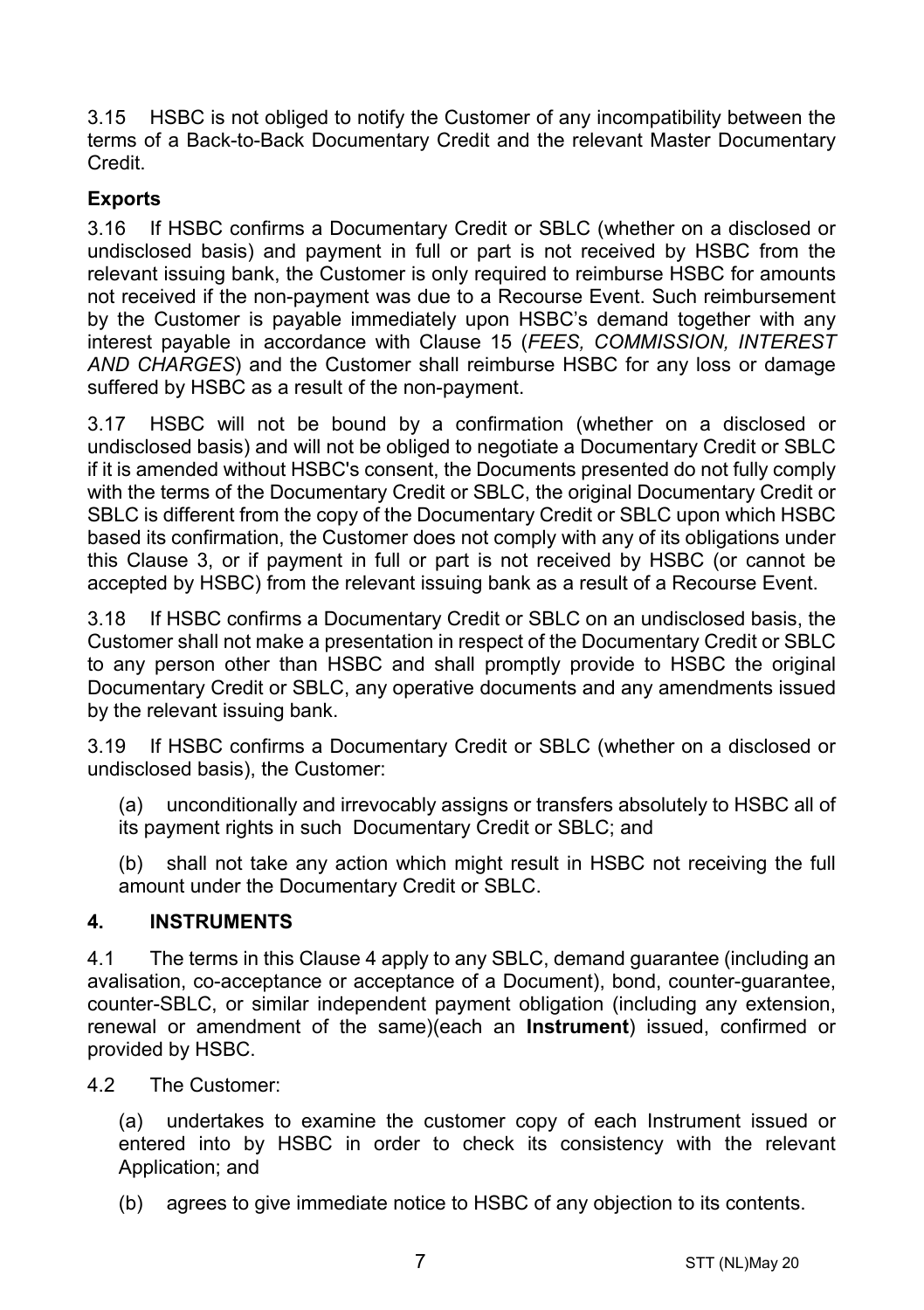4.3 HSBC is authorised to accept, pay or honour any Claim made under any Instrument which appears on its face to comply with its terms, without reference to or further authority from the Customer or any other party, and without enquiring whether any such Claim on HSBC has been properly made, notwithstanding that the validity of any such Claim, or the amount of it, may be in dispute. The Customer accepts any such Claim as conclusive evidence that HSBC was liable to pay or comply with it, and any payment made, or any steps taken by HSBC in good faith under or in connection with it, shall be binding upon the Customer.

4.4 The presentation of any documents under an Instrument shall be deemed to be in compliance with the terms of the Instrument if HSBC determines that they appear on their face to be in order and, taken as a whole, conform with the requirements of the Instrument. The Customer waives all claims against HSBC for any delay that may result in examining such documents or any failure to identify any discrepancies that may exist.

4.5 Notwithstanding any contrary instruction from the Customer, HSBC is entitled to reject any Claim which HSBC determines does not comply with the terms of the relevant Instrument. HSBC is not obliged to notify the Customer or to seek the Customer's waiver of any discrepancy before refusing the Claim. Where HSBC does seek a waiver in respect of any discrepancy, the taking of such action does not oblige HSBC to seek a waiver of discrepancy at any other time.

4.6 If HSBC notifies the Customer of a discrepancy with respect to a Claim and the Customer requests HSBC and/or its correspondent bank or its agent to:

- (a) effect payment under the Instrument, notwithstanding the discrepancy; or
- (b) countersign or issue any guarantee or indemnity covering the discrepancy,

the Customer confirms that its reimbursement obligations and the indemnity set out in Clause [9](#page-13-0) (*[REIMBURSEMENT AND INDEMNITY](#page-13-0)*) shall apply to such Claim and/or any such guarantee or indemnity.

4.7 HSBC may at any time amend or insert additional terms and conditions into an Instrument as HSBC may consider appropriate, provided that any such amendment or additional terms and conditions shall not increase the Customer Liabilities in relation to such Instrument. HSBC may, subject to the beneficiary's consent, cancel the whole or any unused balance of an Instrument.

4.8 Notwithstanding any instruction in an Application, HSBC may restrict the availability of any SBLC, or any advising or confirming, to its own offices or to any correspondent bank or agent of its choice and, in such case, HSBC may refuse to honour, or make payment for, any Document drawn or purporting to be drawn on any office, bank or other person other than such office, correspondent bank or agent.

4.9 If the terms of an SBLC (whether expressly or impliedly) permits payment to be effected to the beneficiary prior to receipt of the documents required to be delivered under such SBLC, the Customer shall, on the maturity date of such SBLC or such earlier date as may be demanded by HSBC, pay to HSBC the full amount of the Claim (whether or not the documents subsequently delivered are compliant with the terms of the SBLC) together with interest accruing on such Claim for the period from and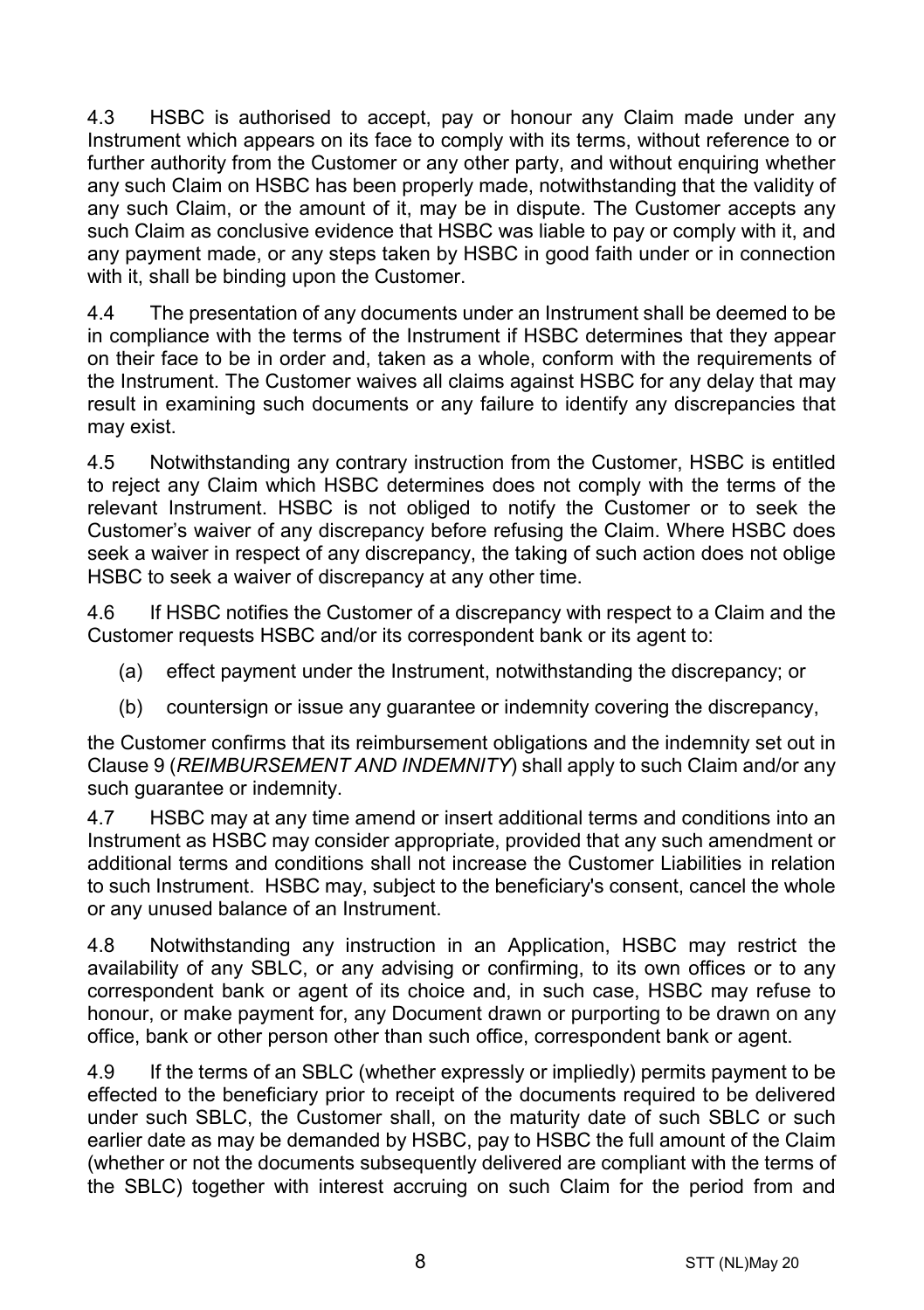including the date of HSBC's payment to and including the maturity date, such interest payable in accordance with Clause [15](#page-16-0) (*[FEES, COMMISSION, INTEREST AND](#page-16-0)  [CHARGES](#page-16-0)*).

4.10 Notwithstanding the foregoing, if the Customer has requested HSBC to issue or arrange for the issuance of an Instrument by a correspondent bank for which a counter-guarantee or counter-SBLC must be issued by HSBC, HSBC may include such terms in the counter-guarantee or counter-SBLC that HSBC considers are required to support the issuance of such Instrument. Without limitation, the validity period and Claim period (if applicable) of the counter-guarantee or counter-SBLC shall be longer than the validity period and Claim period (if applicable) of the Instrument and other terms may be added to reflect the laws under which the Instrument is governed.

4.11 If any Instrument contemplates renewal or extension and the Customer does not advise HSBC at least 5 Business Days prior to the time required for HSBC to provide notice of cancellation as required by the Instrument, HSBC may renew or extend for an additional year or such other term as HSBC may so select. HSBC shall however be under no obligation to issue, extend or renew any Instrument and may at any time:

(a) cancel or revoke any Instrument without prior notice to or authorisation from the Customer if such Instrument or the beneficiary of such Instrument permits cancellation or revocation; or

(b) pay any Instrument without prior notice to or authorisation from the Customer if the Instrument or any relevant law permits or requires payment to be made if such Instrument is cancelled, withdrawn, not extended or not renewed.

4.12 Any cancellation, payment or revocation by HSBC of any Instrument at any time shall be without prejudice to the rights and obligations of HSBC and the Customer under these Terms.

4.13 Unless an Instrument expressly provides that the original Instrument must be presented to HSBC to support a Claim, HSBC may pay and/or comply with any Claim, whether or not the original of the Instrument is presented to HSBC.

4.14 Notwithstanding that the Customer may claim that an Instrument has been reduced, cancelled or terminated, HSBC may determine that, due to the governing law of the Instrument, it is has not been reduced, cancelled or terminated, or HSBC may determine that it is necessary to obtain or require the relevant beneficiary's confirmation of the reduction, release or discharge of HSBC's and/or any correspondent bank's liabilities under such Instrument. Subject to such determination, or until such confirmation is received by HSBC, such Instrument shall not be treated or deemed as reduced, cancelled or terminated.

#### <span id="page-8-0"></span>**5. COLLECTIONS**

5.1 The terms in this Claus[e 5](#page-8-0) apply to any Collection transaction.

5.2 If HSBC is requested by the Customer to handle a Collection as the remitting bank, HSBC shall be under no obligation to make any payment to the Customer in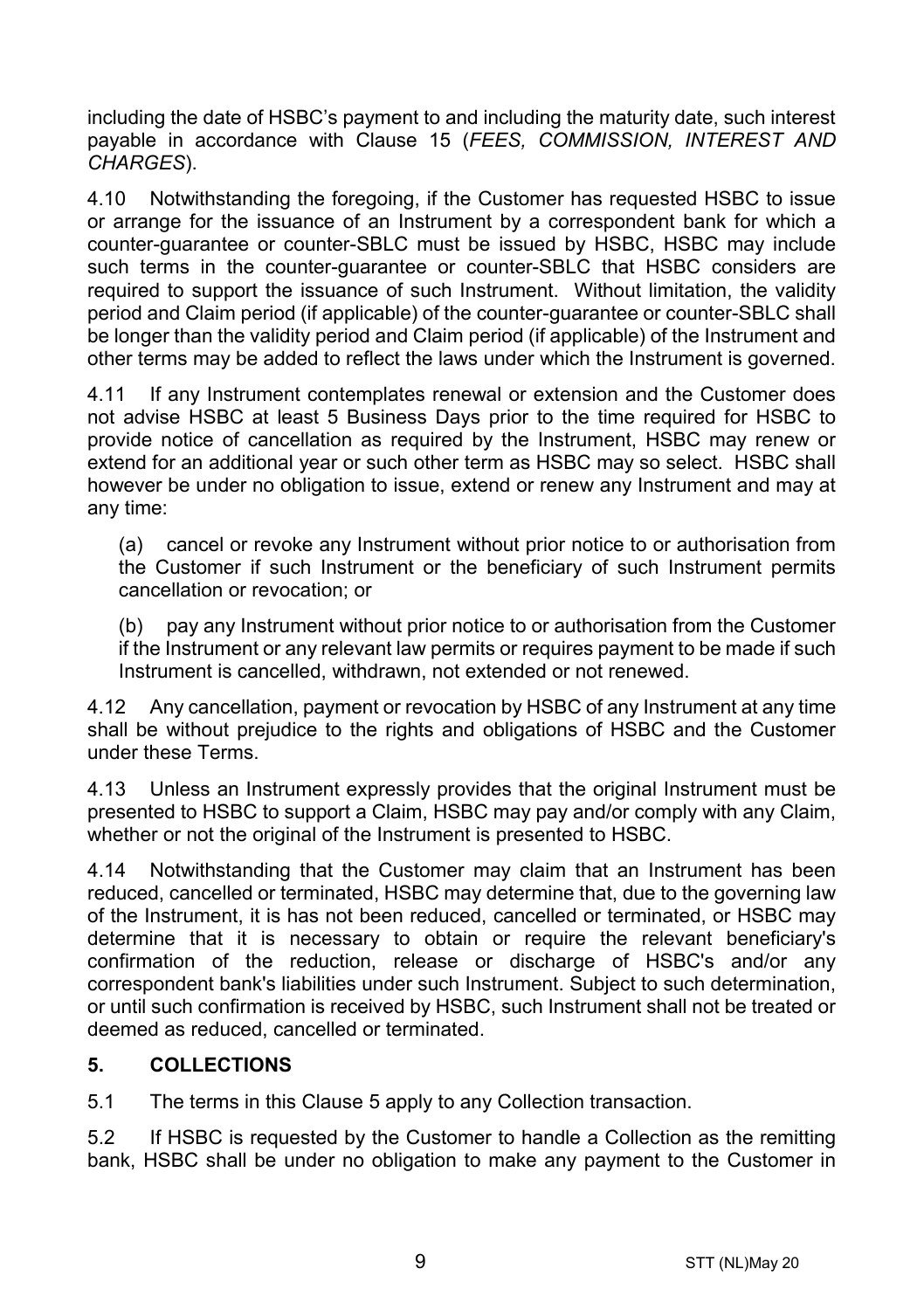respect of the Collection until HSBC has received full payment from the collecting or presenting bank.

5.3 HSBC is not obliged to check the Documents before sending them to the collecting or presenting bank.

5.4 HSBC is not obliged to check the Documents that it receives from a remitting bank.

#### <span id="page-9-0"></span>**6. FINANCE**

6.1 The terms in this Clause [6](#page-9-0) apply where HSBC Finances any Document or Documentary Credit.

6.2 Upon HSBC Financing a Document or Documentary Credit, the Customer unconditionally and irrevocably:

(a) transfers ownership of the Document or Documentary Credit to HSBC and undertakes to endorse the relevant Document in favour of HSBC (if not already endorsed in favour of HSBC as a condition to such Finance) and deliver the original endorsed Document to HSBC;

(b) assigns or transfers absolutely to HSBC all of its rights to receive the proceeds of such Documentary Credit or Document; and

(c) assigns or transfers absolutely to HSBC all of its rights, title and interest in the associated underlying receivable (and related rights and proceeds) (if any) arising from the underlying Trade Transaction,

and where the amount of the Finance was calculated by applying an advance rate to the face value of the Document or Documentary Credit, upon receipt by HSBC of any proceeds of that Document or Documentary Credit in excess of the amount of the Finance, HSBC shall pay those proceeds to the Customer (after deducting any outstanding Customer Liabilities).

6.3 If HSBC has Financed a Document or Documentary Credit and payment in full or part is not received by HSBC for any reason (or cannot, for any reason whatsoever, be accepted by HSBC) from the relevant issuing bank, confirming bank, collecting bank, presenting bank, drawee or obligor (as applicable), then unless otherwise agreed in writing by HSBC:

- (a) such Trade Service is provided with full recourse against the Customer; and
- (b) the Customer is required to reimburse HSBC for amounts not received.

Such reimbursement is payable immediately upon HSBC's demand together with any interest payable in accordance with Clause [15](#page-16-0) (*[FEES, COMMISSION, INTEREST](#page-16-0)  [AND CHARGES](#page-16-0)*) and the Customer shall reimburse HSBC for any loss or damage suffered by HSBC as a result of the non-payment.

6.4 If HSBC has agreed to Finance a Document or Documentary Credit on a nonrecourse basis and payment in full or part is not received by HSBC (or cannot be accepted by HSBC) from the relevant issuing bank, confirming bank, collecting bank, presenting bank, drawee or obligor (as applicable), the Customer is only required to reimburse HSBC for amounts not received if the non-payment was due to a Recourse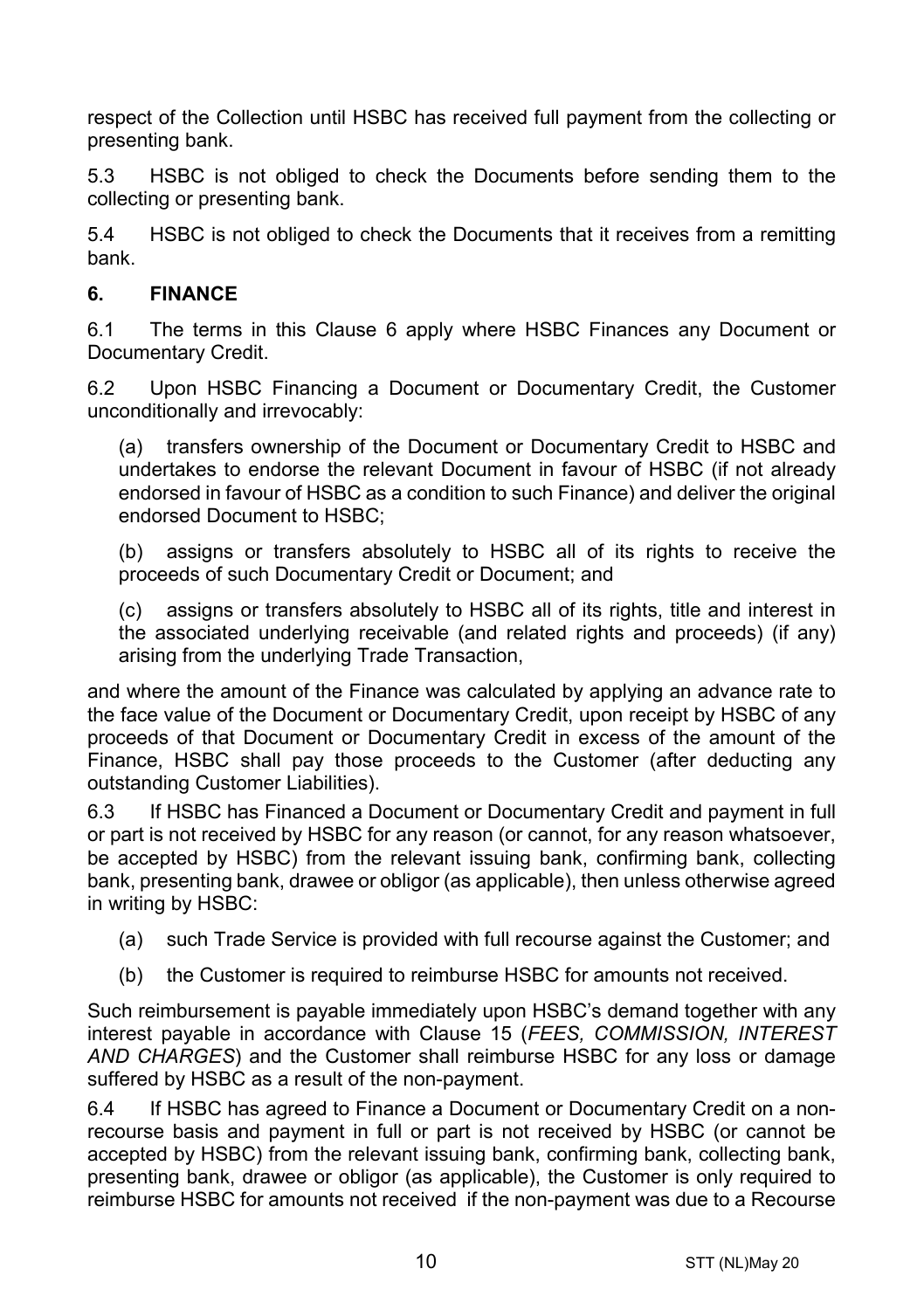Event. Such reimbursement is payable immediately upon HSBC's demand together with any interest payable in accordance with Clause [15](#page-16-0) (*[FEES, COMMISSION,](#page-16-0)  [INTEREST AND CHARGES](#page-16-0)*) and the Customer shall reimburse HSBC for any loss or damage suffered by HSBC as a result of the non-payment.

6.5 Where HSBC has Financed a Document or Documentary Credit, HSBC may at its discretion:

(a) take conditional acceptances and/or acceptances for honour and/or to extend the due date for payment in relation to any such Document or Documentary Credit;

(b) accept payment from any drawee or acceptor before maturity under rebate or discount;

(c) accept part payment before maturity and deliver a proportionate part of the Goods to any drawee or acceptor of such Document or Documentary Credit or the consignee of the related Goods;

(d) at the request of any drawee, delay presentation of such Document or Documentary Credit for payment or acceptance without affecting the liability of the Customer to HSBC in respect of such Document or Documentary Credit;

(e) give an indemnity against any loss arising from any discrepancies in order to obtain acceptance or payment of a Document and the Customer confirms that its reimbursement obligations and the indemnity set out in Clause [9](#page-13-0) (*[REIMBURSEMENT AND INDEMNITY](#page-13-0)*) shall apply to any such indemnity; and

(f) institute proceedings and take steps for the recovery from the acceptors or endorsers of any such Document or Documentary Credit of any amount due in respect of such Document or Documentary Credit, despite HSBC having debited the bank account of the Customer with the amount of such Document or Documentary Credit.

#### <span id="page-10-0"></span>**7. TRADE FINANCE LOANS**

7.1 The terms in this Clause [7](#page-10-0) apply to any Trade Finance Loans which HSBC may provide to the Customer from time to time.

7.2 Subject to the terms of any applicable Facility Agreement which may apply, any Trade Finance Loan which HSBC provides to the Customer shall be on an uncommitted basis and HSBC may terminate or cancel such Trade Finance Loan at any time without providing reasons to the Customer.

7.3 Interest shall accrue on the Trade Finance Loan and shall be payable in accordance with Clause [15](#page-16-0) (*[FEES, COMMISSION, INTEREST AND CHARGES](#page-16-0)*).

7.4 The Customer shall repay each Trade Finance Loan together with accrued interest and any outstanding fees, commissions, charges and expenses incurred by HSBC on demand unless HSBC agrees otherwise in writing. In any event the Customer shall repay a Trade Finance Loan no later than:

(a) its maturity date;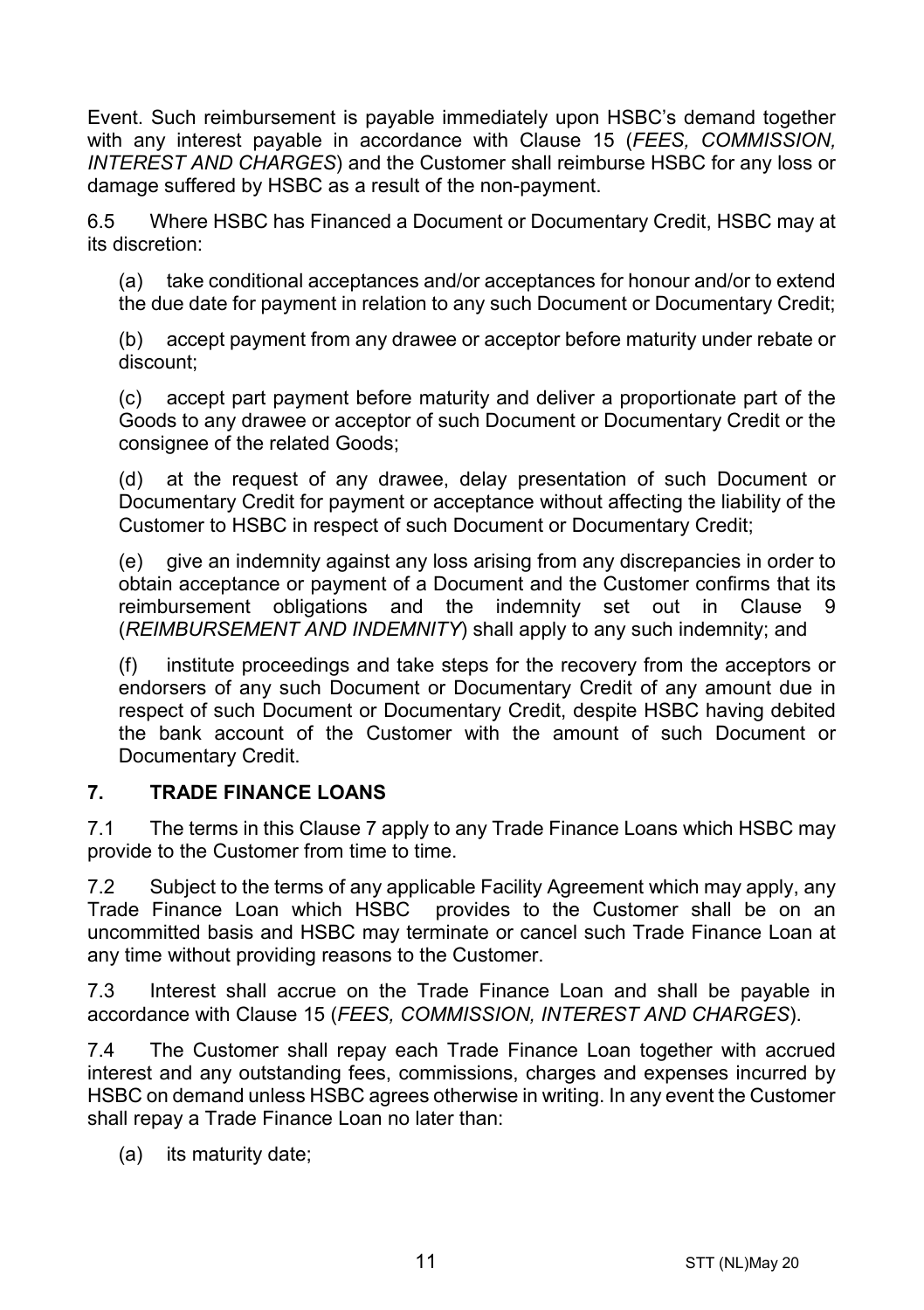(b) if it is for financing goods or services, the date on which the Customer receives the proceeds of sale of those goods or services (in full or part); and/or

(c) if it is for the financing of a debt owed to the Customer, the date on which the Customer receives payment of the debt (in full or part),

and, upon the request of HSBC, the Customer will arrange for all monies payable to the Customer under or in connection with the relevant Trade Transaction to be paid directly to a bank account as specified by HSBC to be used towards the repayment of that Trade Finance Loan and any other outstanding Customer Liabilities.

7.5 If a Trade Finance Loan is due for repayment on a day when the Customer is entitled to make a drawing under another Trade Finance Loan, HSBC may require:

(a) the amount of the Trade Finance Loan that is to be repaid to be deducted from the amount of the drawing to be made; and

(b) only the difference in amounts (if any) to be paid to the Customer.

7.6 Where the Customer requests a Trade Finance Loan and it is to be backed by a Documentary Credit or a confirmed purchase order, pro-forma invoice or such other supporting document specified in the Application, the Customer shall, at or before the time when the Customer submits the Application for that Trade Finance Loan, lodge with HSBC the original Documentary Credit (including all amendments (if any)) or a copy of the confirmed purchase order, pro-forma invoice or other such supporting document referred to in the Application (as applicable), in each case in the format required by HSBC (the **Supporting Document**).

7.7 Where HSBC provides to the Customer a Trade Finance Loan backed by a Supporting Document, the Customer shall:

(a) only use the proceeds of that Trade Finance Loan for the purpose of purchasing, producing, processing, manufacturing, storing, insuring and/or preparing for the sale or shipment of the Goods referred to in the Supporting Document;

(b) not accept any amendment to or cancellation of the Supporting Document without HSBC's prior written consent;

(c) promptly notify HSBC if the value of the relevant Goods or the proceeds due under the Supporting Document at any time falls below the amount of the Trade Finance Loan;

(d) promptly notify HSBC if the relevant Goods are not shipped in accordance with the terms of the Supporting Document;

(e) where the Supporting Document is a Documentary Credit, present all Documents to HSBC in strict compliance with the terms and conditions of the Documentary Credit before the expiry of the time limit(s) prescribed in the Documentary Credit; and

(f) where the Supporting Document is not a Documentary Credit, promptly following shipment of the relevant Goods, provide HSBC with the invoice and other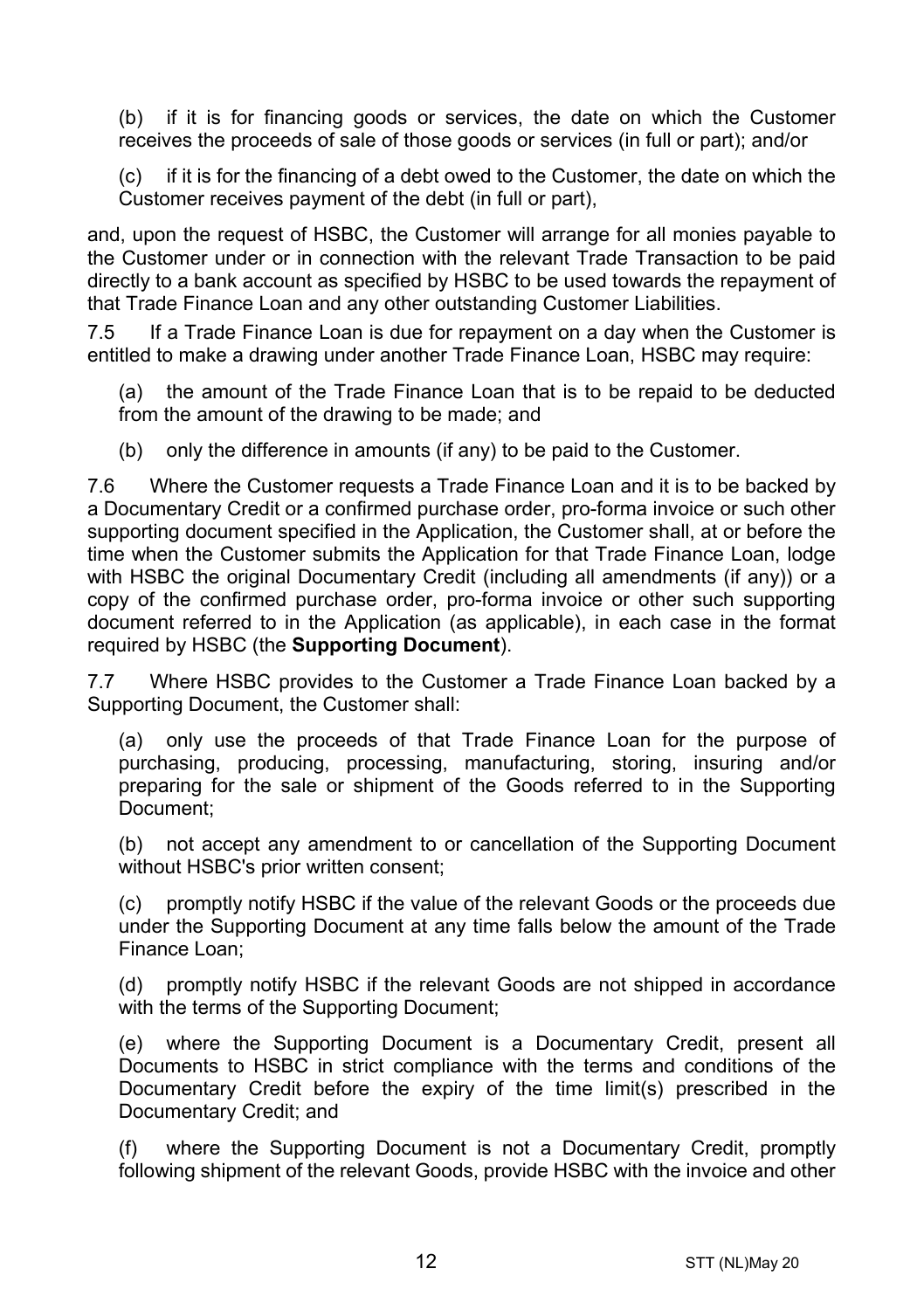documents evidencing that the relevant Goods have been supplied to the relevant buyer in accordance with the terms and conditions of the relevant sales contract.

7.8 Where HSBC provides to the Customer a Trade Finance Loan backed by a Documentary Credit and HSBC presents the required Documents to the issuing bank for payment or approval and/or HSBC Finances that Documentary Credit or any Document presented under that Documentary Credit, HSBC is authorised to apply the proceeds of the Documentary Credit or the amount of the Finance towards the repayment of that Trade Finance Loan and any other outstanding Customer Liabilities (including accrued interest).

#### <span id="page-12-0"></span>**8. APPLICATIONS FOR RELEASE OF GOODS, SHIPPING GUARANTEES AND LETTERS OF INDEMNITY**

8.1 The terms in this Clause [8](#page-12-0) apply to any Application for the release of Goods, shipping quarantee or letter of indemnity.

8.2 If the Customer requests HSBC to sign or countersign any letter of indemnity or shipping guarantee or (as the case may be) sign, endorse or release any air waybill, bill of lading, parcel post receipt or delivery order (collectively, the **Transport Documents**) to facilitate the release of Goods:

(a) HSBC is authorised (but not obliged):

(i) to honour any Claim (including the acceptance of any Document presented) made under any Documentary Credit, Collection or Document relating to any released Goods and to pay the invoiced amount of the Goods or the value of the Goods (whichever is higher) without examining any of the presented Documents and whether or not aware of any discrepancies; and

(ii) to utilise any Transport Documents in HSBC's possession for the redemption of any letter of indemnity or shipping guarantee; and

(b) the Customer shall promptly accept any Document presented for the payment of the relevant Goods (whether discrepant or not) and shall indemnify HSBC and each other Indemnified Party in accordance with Clause [9.2](#page-13-1) (*[REIMBURSEMENT](#page-13-0)  [AND INDEMNITY](#page-13-0)*).

8.3 Goods and/or Documents are released to the Customer for the purpose of taking delivery of and selling the Goods.

8.4 HSBC may compromise, settle, pay or resist any Claim arising from or in connection with the issuance of any letter of indemnity or shipping guarantee or HSBC signing, endorsing or releasing any Transport Document in such manner as HSBC determines appropriate, without releasing the Customer's obligation and liability to reimburse and indemnify HSBC hereunder.

8.5 The Customer shall redeem and deliver each letter of indemnity or shipping guarantee (if any) to HSBC for cancellation immediately upon receipt of the relevant original Transport Documents.

8.6 The Customer agrees that its Customer Liabilities in respect of a letter of indemnity or shipping guarantee shall continue and shall not be reduced until such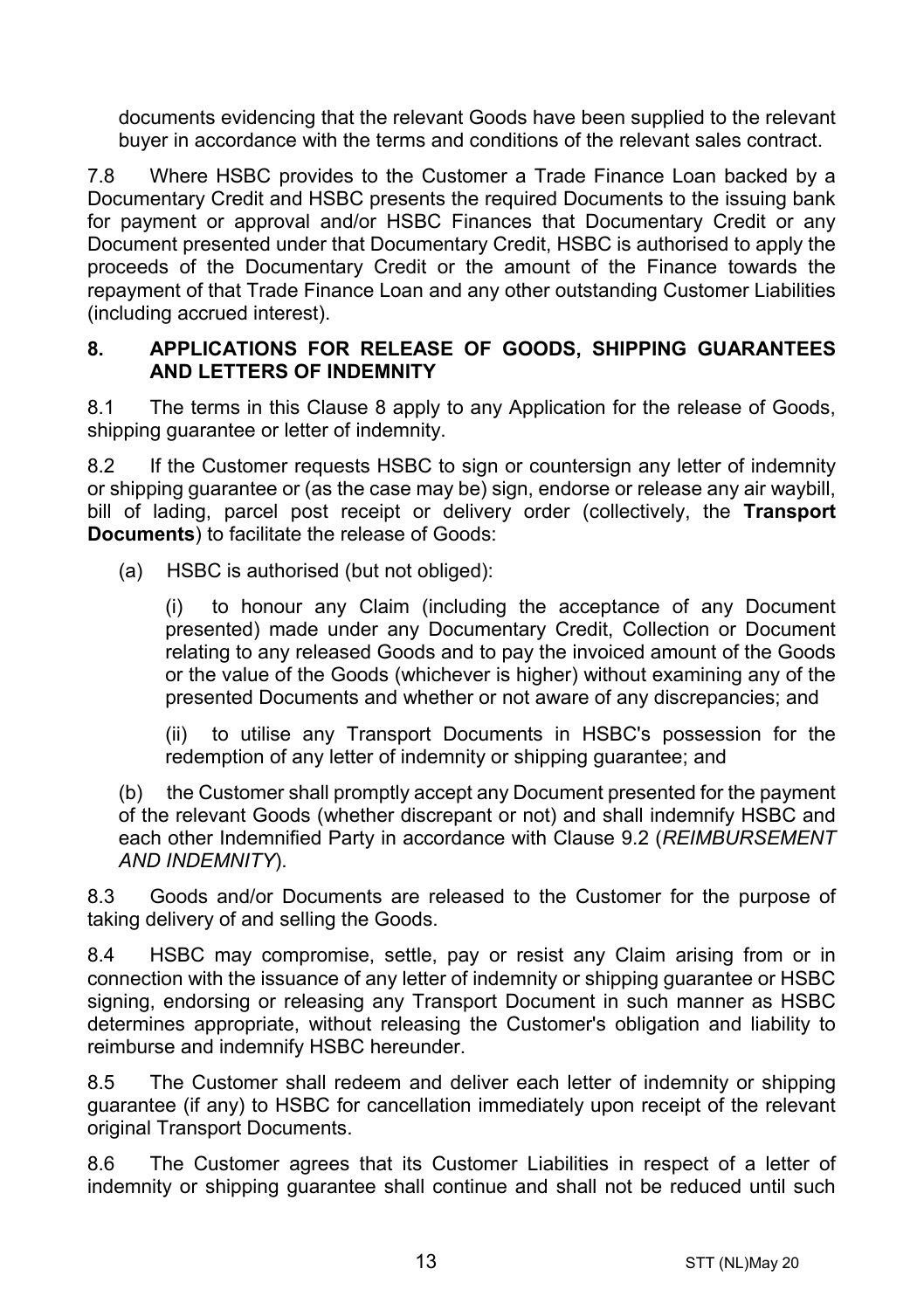letter of indemnity or shipping guarantee has been returned to HSBC and HSBC has been released from all its liabilities under such letter of indemnity or shipping guarantee.

# **SECTION 2 – REIMBURSEMENT, INDEMNITY AND OTHER RIGHTS**

# <span id="page-13-0"></span>**9. REIMBURSEMENT AND INDEMNITY**

9.1 The Customer shall upon demand reimburse or pay to HSBC all sums paid (in whatever manner) or due to be paid by HSBC to any person in respect of any Trade Service and shall upon demand pay to HSBC all sums owing at any time by the Customer to HSBC including any principal, interest, commissions, fees, Increased Costs, taxes, customs duties and charges in respect of such Trade Services and any costs and expenses incurred by HSBC in connection with providing such Trade **Services** 

<span id="page-13-1"></span>9.2 The Customer shall indemnify HSBC, each HSBC Group member, and their officers, employees and delegates (each, an **Indemnified Party**) on demand against all direct, indirect and consequential liabilities and losses, payments, damages, demands, claims, expenses and costs (including legal fees and fees, claims, demands and liabilities from a beneficiary or any other person on a full indemnity basis), proceedings, actions and other consequences (collectively, the **Losses**) which any Indemnified Party may suffer, sustain or incur under or in connection with any Trade Service and the enforcement of its rights under these Terms (except where any such Loss is caused by the Indemnified Party's fraud, gross negligence or wilful misconduct). The Customer shall on demand pay to the Indemnified Party the full amount of the Losses.

9.3 The Customer shall, upon request by any Indemnified Party, forthwith appear and defend at the Customer's own cost and expense any action which may be brought against such Indemnified Party in connection with any Trade Service and to provide such assistance as such Indemnified Party may reasonably require.

9.4 HSBC may, at any time and without notice, debit from any bank account which the Customer holds with any HSBC Group member, or deduct from any proceeds held or received by HSBC which are due to the Customer, any Customer Liabilities outstanding at that time (even if such debit or deduction would cause the relevant bank account to become overdrawn).

9.5 The indemnities contained in these Terms shall not be in any way discharged or diminished, nor shall the liability of the Customer be affected by reason of HSBC or any person from time to time, varying, realising or releasing any of the same, or granting any time, indulgence or concession or compounding with any person, or concurring in accepting or varying any compromise, arrangement or settlement, or omitting to claim or enforce payment, or determining, varying, reducing or extending the terms of any Trade Service, or by anything done or omitted which, but for this provision, might operate to discharge or otherwise exonerate the Customer.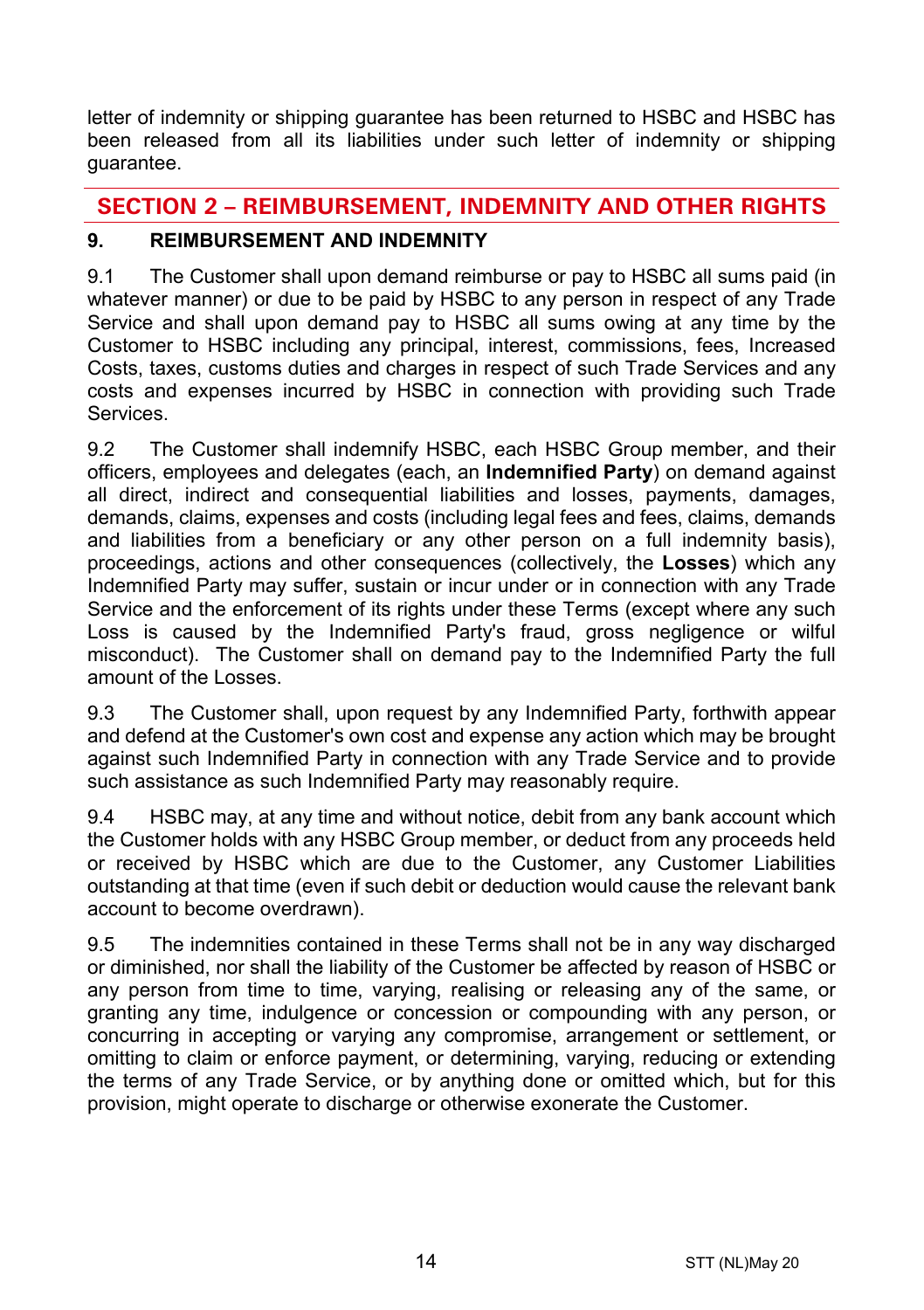# <span id="page-14-1"></span>**10. CASH COLLATERAL**

10.1 The Customer shall upon demand pay to such bank account as HSBC may direct cash cover in an amount sufficient to cover the Customer Liabilities or such lesser amount if agreed by HSBC (such amount paid, being **Cash Collateral**).

10.2 If required by HSBC, the Customer will grant to HSBC, in form and substance satisfactory to HSBC, a security interest which is customary in the Governing Jurisdiction in respect of the bank account and such Cash Collateral, and the Customer shall undertake any filing, registration, recording or enrolment of such security interest for it to be perfected and enforceable against the Customer and shall pay any related fees.

10.3 HSBC may, at any time without notice or demand, apply (whether by way of set-off, transfer or otherwise) any or all Cash Collateral towards the payment of any Claim, the repayment of any Trade Finance Loan and/or the satisfaction of any or all other Customer Liabilities.

10.4 Unless HSBC otherwise agrees:

(a) Cash Collateral shall not constitute a debt owed by HSBC to the Customer or any other person and shall not be repayable or refundable (in whole or in part) by HSBC to the Customer or any other person, in each case, until and unless HSBC is satisfied that all the Customer Liabilities have been unconditionally and irrevocably paid and discharged in full; and

(b) no interest shall accrue on Cash Collateral.

10.5 The Customer shall not create or permit to subsist any mortgage, charge, pledge, lien or other security interest or encumbrance over the Cash Collateral, or any bank account in which such Cash Collateral is held (except for any security in favour of HSBC) or assign, transfer or otherwise deal with the same.

#### <span id="page-14-0"></span>**11. PLEDGE**

11.1 The Customer will pay to HSBC on demand all Customer Liabilities.

11.2 The Customer hereby, to the extent permissible, pledges to HSBC as a continuing security for the Customer Liabilities all Documents and Goods which are at any time in actual or constructive possession or control of HSBC or held on trust for, or to the order of, HSBC whether for custody, collection, security, the making of a Claim or any other reason and whether or not in the ordinary course of banking business and whether in the Governing Jurisdiction or elsewhere.

11.3 To the extent required by HSBC, the Customer shall do all acts (including entering into such further documents) to create, evidence and give the full effect of a pledge over the Documents and Goods as security for the Customer Liabilities.

11.4 If, in the Governing Jurisdiction a pledge (or its equivalent) is required to be registered, filed or otherwise publicly recorded for it to be enforceable, upon request of HSBC the Customer shall take all reasonable action to so register, file and/or record such pledge (including making payment of any related fees).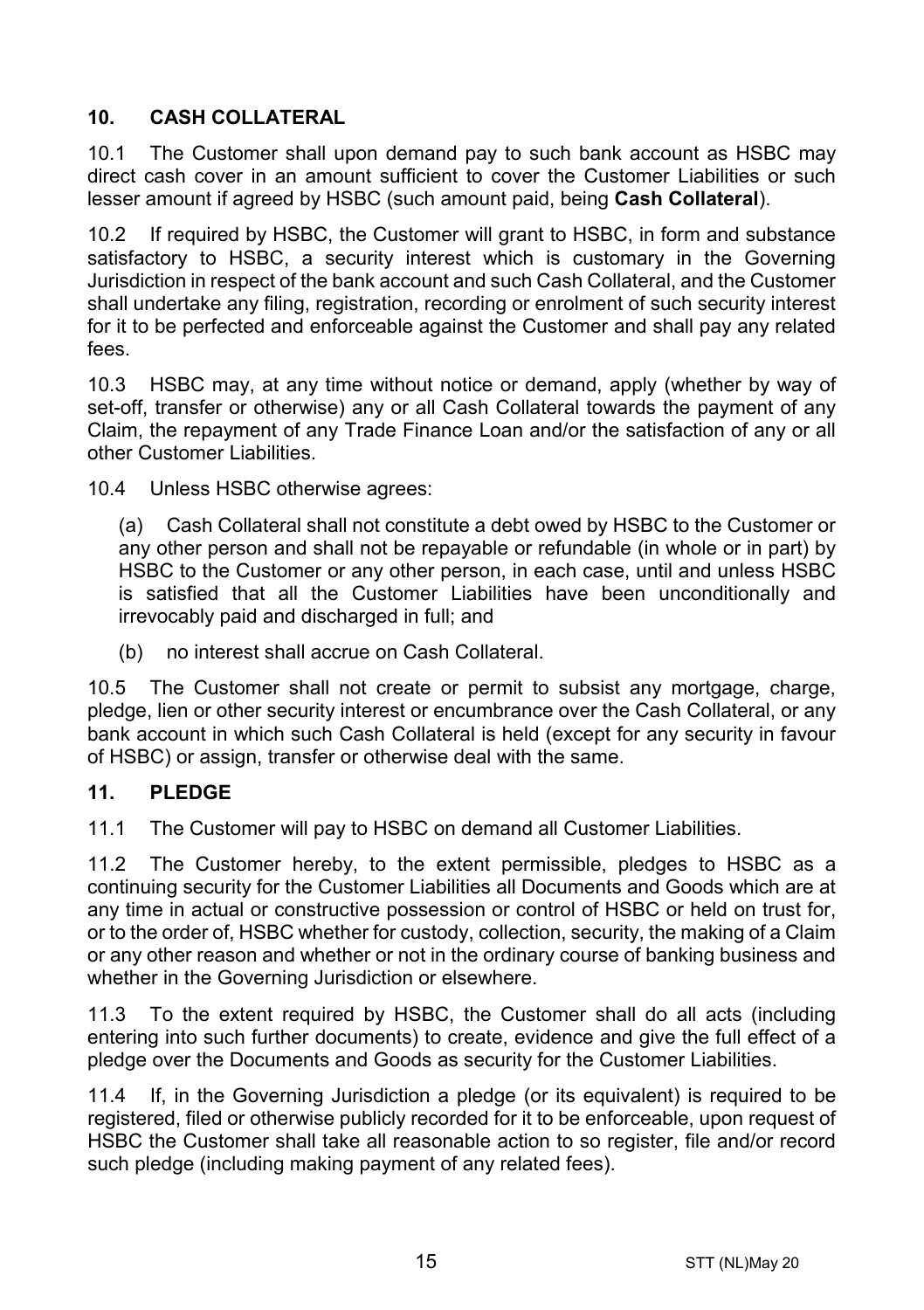11.5 Any restriction on the right of consolidating securities shall not apply to the pledge under this Clause [11.](#page-14-0)

11.6 The risk in any Documents and Goods pledged shall remain with the Customer and neither HSBC nor any other HSBC Group member shall be responsible for any loss or damage or depreciation in value of any Documents or Goods held by HSBC as security.

11.7 If:

(a) the Customer fails to pay any Customer Liabilities when due or demanded;

(b) the Customer does not comply with any other provision of these Terms;

(c) any representation made by the Customer under these Terms is or proves to have been incorrect when made or deemed to have been made;

(d) the Customer is unable or admits inability to pay its debts as they fall due or the Customer is or is deemed to be insolvent or bankrupt under the laws of its jurisdiction of establishment and/or incorporation (as applicable); or

(e) the Customer enters into or becomes subject to a reorganisation, a composition or other arrangement with one or more creditors, a winding-up, or any other form of bankruptcy or insolvency process or proceeding,

HSBC may enforce its pledge and may, without demand, notice, legal process or any other action with respect to the Customer or any other person, realise, sell, negotiate or otherwise dispose of all or some of the Documents and the Goods at any time and in any way which it deems expedient free from any restrictions and claims and HSBC shall not be liable for any loss arising out of such realisation, sale, negotiation or disposal.

11.8 All monies received, recovered or otherwise realised by HSBC following the enforcement of the pledge may be credited to a separate interest-bearing suspense account for so long as HSBC determines in order to preserve HSBC's rights towards discharge of the whole of the Customer Liabilities.

#### **12. TRUST RECEIPTS**

12.1 Whilst any Customer Liabilities remain outstanding in respect of any Trade Service provided in relation to any Documents or Goods, if any such Documents or Goods are held by or released to the Customer or to its order, the Customer:

(a) will hold such Documents and Goods (and the proceeds of sale and/or any insurance) on trust for HSBC (or, if a trust is not recognised and enforceable, hold to the order of HSBC) exclusively for the purpose agreed between HSBC and the Customer from time to time in respect of the Trade Service being provided;

(b) will keep such sale and/or insurance proceeds, and store such Goods, separate from any other property of the Customer and capable of being identified;

(c) confirms that such Documents and Goods will continue to be subject to the pledge in Claus[e 11](#page-14-0) (*[PLEDGE](#page-14-0)*) but at the risk of the Customer;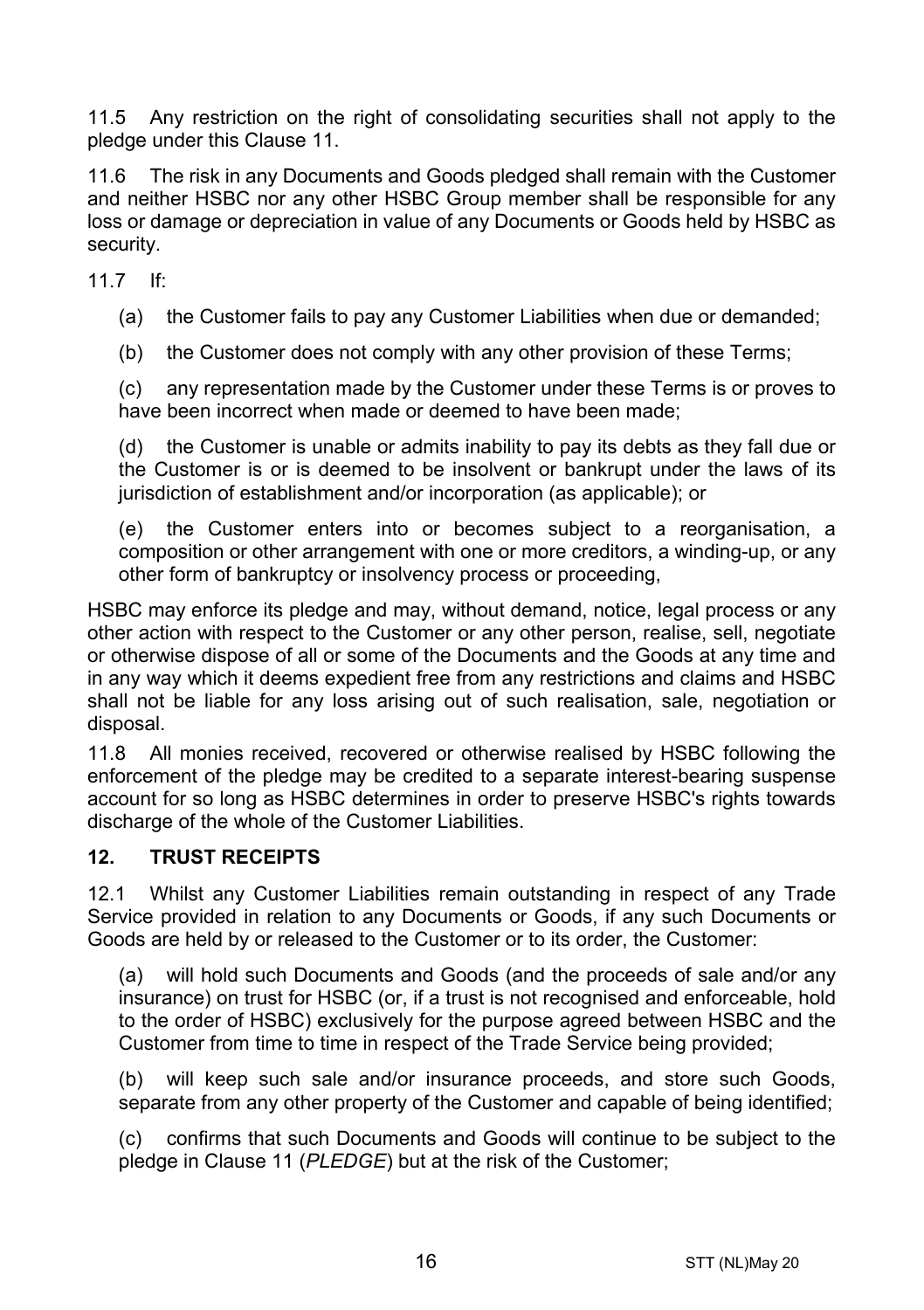(d) will, at the request of HSBC, execute and deliver to HSBC trust receipts in form and substance satisfactory to HSBC together with any other documentation HSBC may require:

(e) will comply promptly and fully with any instructions or request which HSBC may give to the Customer in relation to such Documents and Goods;

(f) will, upon receipt, promptly pay to HSBC the proceeds of sale and/or insurance of the Goods; and

(g) acknowledges that HSBC may at any time take possession and dispose of the Goods, Documents and/or sale and/or insurance proceeds of the Goods.

#### **13. SET-OFF**

13.1 HSBC may, at any time and without notice, combine or consolidate all the bank accounts of the Customer held with HSBC and/or set-off any Customer Liabilities against any obligation owed by HSBC to the Customer (including in respect of any Cash Collateral, or proceeds received or held by HSBC), regardless of the place of payment, booking branch or currency of either obligation.

13.2 To effect any set-off HSBC may convert to a currency any amount which is in a different currency at the relevant Exchange Rate.

13.3 If any Customer Liabilities are unliquidated or unascertained, HSBC may apply or set off an amount estimated by it in good faith to be the amount of that liability.

#### **14. SUPPLEMENTARY RIGHTS**

14.1 HSBC's rights under these Terms are to be in addition to and are not to be in any way prejudiced or affected by any one or more other indemnities, guarantees, securities or other obligations which HSBC may now or subsequently hold whether from the Customer or any other person.

14.2 HSBC may enforce its rights under these Terms or in respect of any other indemnities, guarantees, securities or other obligations which HSBC may now or subsequently hold whether from the Customer or any other person in any order it chooses and the Customer waives any rights it may have which provide otherwise.

# **SECTION 3 – FEES AND PAYMENTS**

#### <span id="page-16-0"></span>**15. FEES, COMMISSION, INTEREST AND CHARGES**

15.1 Unless otherwise agreed in writing with the Customer:

(a) fees and other charges (other than interest and commission) shall be payable by the Customer to HSBC in respect of each Trade Service at the rates, in the amounts, and at the times agreed in the relevant Application, Facility Agreement or Tariff Book or as otherwise in accordance with HSBC's standard practices;

(b) interest shall be payable by the Customer to HSBC upon demand in respect of any Trade Finance Loan or Finance, shall accrue on the amount of such Trade Finance Loan or Finance for the period from the date HSBC provides such Trade Finance Loan or Finance to the date such Trade Finance Loan or Finance is repaid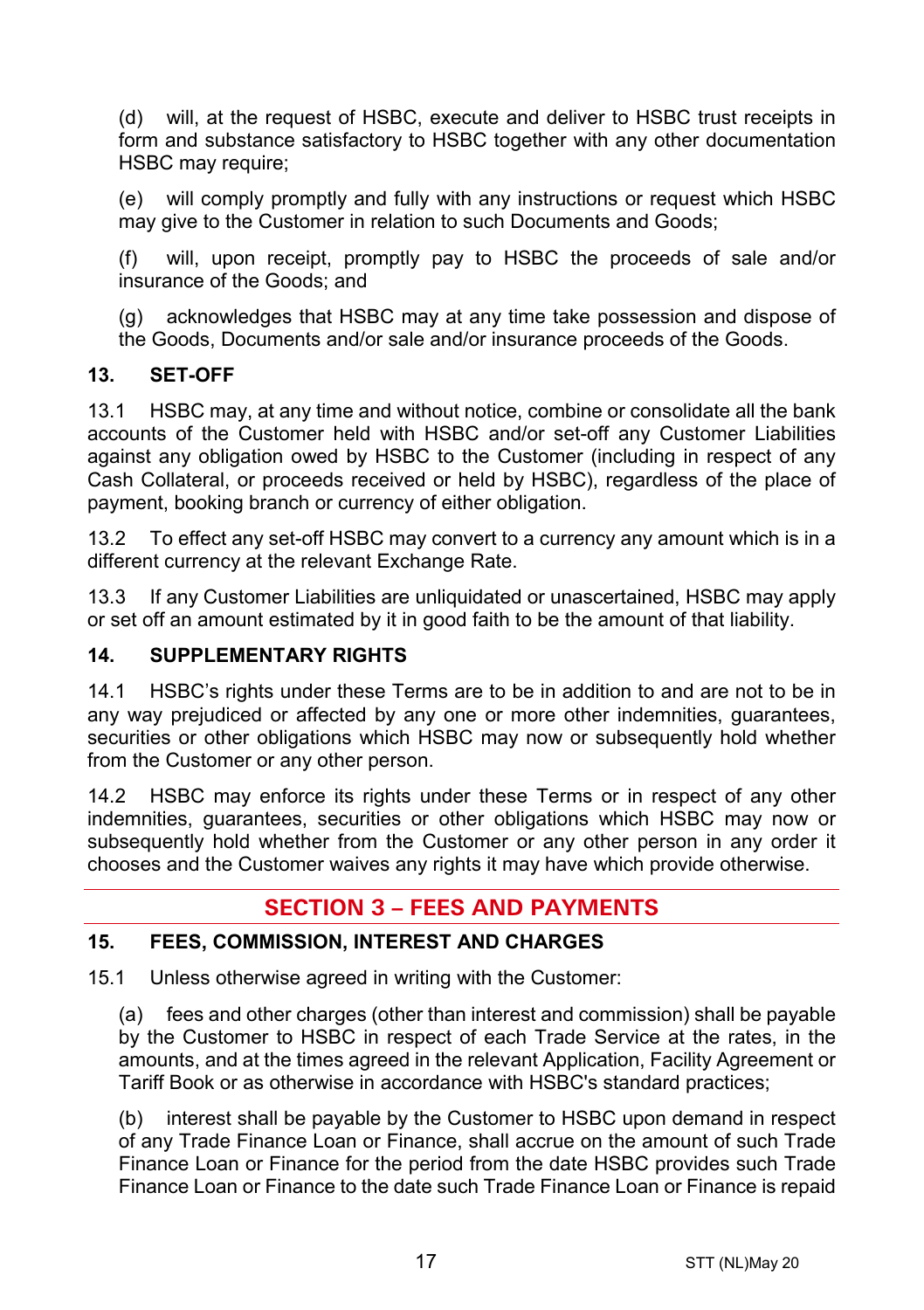or settled in full, and shall be calculated by reference to the rates agreed in the relevant Application, Facility Agreement or Tariff Book or as otherwise in accordance with HSBC's standard practices;

(c) interest shall be payable by the Customer to HSBC upon demand in respect of any Claim paid by HSBC, shall accrue on the amount of the Claim for the period from the date HSBC pays such Claim to the date the Customer Liabilities resulting from such Claim are reimbursed in full, and shall be calculated by reference to the rates agreed in the relevant Application, Facility Agreement or Tariff Book or as otherwise in accordance with HSBC's standard practices; and

(d) commission shall be payable by the Customer to HSBC upon demand in respect of any Documentary Credit or Instrument and shall be calculated by reference to the face value of such Documentary Credit or Instrument and the rates agreed in the relevant Application, Facility Agreement or Tariff Book or as otherwise in accordance with HSBC's standard practices.

15.2 Any fee, interest or commission accruing in respect of a Trade Service will accrue from day to day and is calculated on the basis of the actual number of days elapsed and a year of 365 days or, in any case where the market practice in the relevant Governing Jurisdiction differs, in accordance with that market practice.

15.3 Any fee, commission, interest or charge payable by the Customer to HSBC is non-refundable.

15.4 If the Customer fails to pay any amount payable by it under these Terms on its due date, default interest shall accrue on the overdue amount from the due date up to the date of actual payment (both before and after judgment) at the rate agreed in the relevant Application, Facility Agreement or Tariff Book or as otherwise in accordance with HSBC's standard practices.

#### **16. PAYMENTS**

16.1 Payments by the Customer shall be made to HSBC in immediately available, freely transferable, cleared funds and as specified by HSBC, without any set-off, counterclaim, withholding or conditions of any kind unless compelled by law.

16.2 All amounts paid or payable to HSBC in respect of any Trade Service are expressed on a Tax-exclusive basis. The Customer must pay any relevant Tax (as necessary) on any amount that the Customer is required to pay HSBC.

16.3 If any deduction or withholding is required by law (including on account of any Tax), the Customer must:

(a) increase the sum payable so that, after making the minimum deduction or withholding required, HSBC will receive and be entitled to retain a net sum at least equal to the sum that HSBC would have received had that deduction or withholding not been made; and

(b) within 30 days of such payment, forward to HSBC the confirmation in writing from the relevant tax authority evidencing receipt by the relevant tax authority of that deduction or withholding.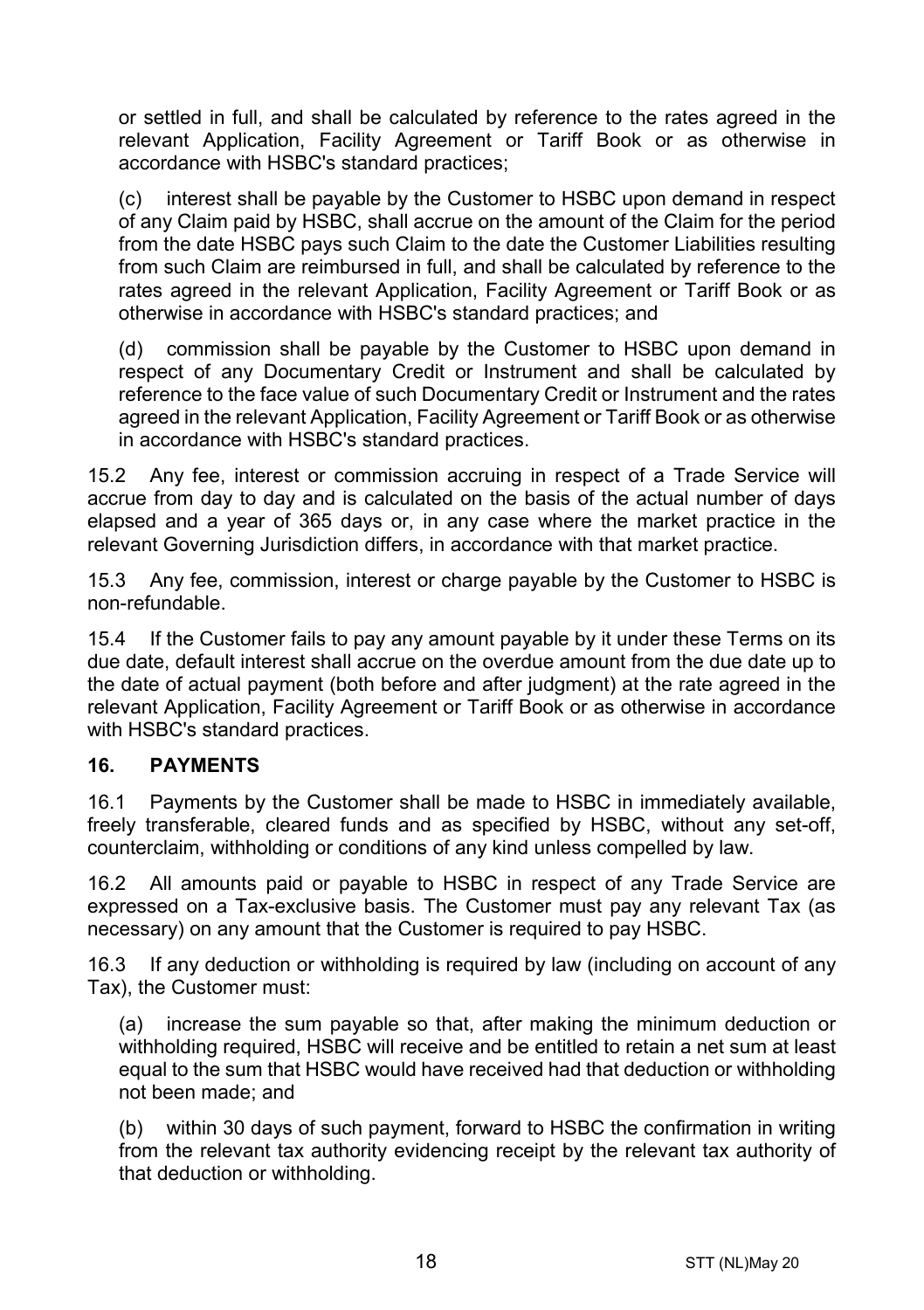16.4 Unless HSBC agrees otherwise, each payment by the Customer to HSBC shall be made in the currency of the relevant Customer Liability for which that payment is being made and the Customer waives any right it may have in any jurisdiction to pay such payment in another currency. If HSBC receives a payment from the Customer or any other person in a currency which is not the currency in which that payment was due or if any Cash Collateral needs to be converted into another currency so that HSBC may apply it to satisfy any outstanding Customer Liabilities in another currency, HSBC shall undertake that conversion using the relevant Exchange Rate (or, if applicable, pursuant to the terms of any hedging agreement that the Customer and HSBC may have entered into for these purposes). Where HSBC undertakes any currency conversion permitted by these Terms, the Customer shall indemnify HSBC for any cost, loss or liability incurred by HSBC in undertaking the conversion.

16.5 If any payment due from the Customer, or any order, judgment or award given or made in relation to any payment due from the Customer, has to be converted into another currency for the purpose of making or filing a claim or proof against the Customer or any other person, or obtaining or enforcing an order, judgment or award, the Customer shall indemnify HSBC against any cost, loss or liability arising out of or as a result of the conversion.

16.6 Any notice from, or determination by, HSBC of a rate or amount under these Terms, a Trade Service or any document referred to in these Terms shall (unless it contains an obvious error) be conclusive evidence of that rate or amount. In any legal proceedings connected with these Terms and/or a Trade Service, the account entries of HSBC are prima facie evidence of the matters to which they relate.

16.7 Any moneys paid to HSBC in respect of the Customer Liabilities may be applied in or towards satisfaction of the same or credited to a separate suspense account for so long as HSBC determines in order to preserve HSBC's rights towards discharge of the whole of the Customer Liabilities.

16.8 Moneys received by HSBC shall be applied by it (unless otherwise mandatorily required by law):

(a) first, in discharging all costs, fees and expenses (including legal fees) owing by the Customer to HSBC;

(b) second, in or towards the discharge of any interest or other amounts (not being principal) owing to HSBC; and

(c) thirdly in or towards the discharge of any principal owing by the Customer to HSBC.

16.9 If any moneys paid to HSBC in respect of the Customer Liabilities are required to be repaid by virtue of any law relating to insolvency, bankruptcy or liquidation or for any other reason, HSBC may enforce these Terms and the relevant Trade Service as if such moneys had not been paid.

16.10 Any sums that would fall due on a day other than a Business Day will be due on the next Business Day. In such event, interest and commission calculations will be adjusted accordingly.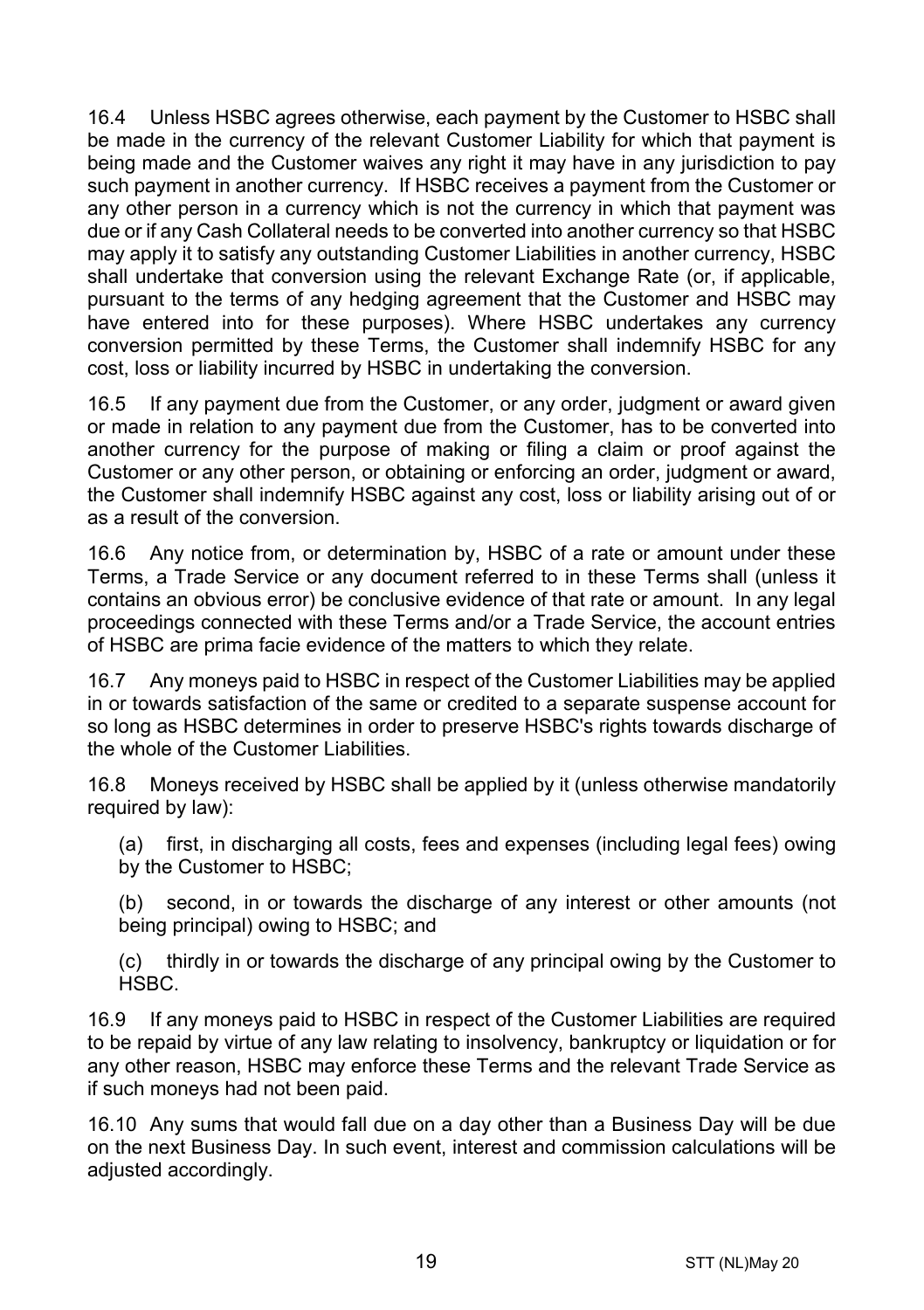16.11 If any amount to be paid by the Customer to HSBC in connection with a Trade Service is calculated by reference to a published benchmark interest rate (such as a central bank reference rate) and that rate is less than zero per cent at the time of calculation, such rate shall be deemed to be zero per cent.

# **SECTION 4 – REPRESENTATIONS, UNDERTAKINGS AND SANCTIONS**

#### **17. REPRESENTATIONS AND WARRANTIES**

17.1 In addition to other representations and warranties made by the Customer to HSBC, the Customer represents and warrants to HSBC that:

(a) it is duly established and/or incorporated under the laws of its jurisdiction of establishment and/or incorporation (as applicable), is validly existing and has full power to carry on its business as now being conducted, to own its assets and to enter into and perform its obligations under these Terms, and shall promptly notify HSBC of any change to its constitution or existence;

(b) the obligations expressed to be assumed by it in these Terms and in each Trade Transaction which it may enter into from time to time are legal, valid, binding and enforceable obligations;

(c) all authorisations, consents, approvals, resolutions, licences, exemptions, filings, notarisations or registrations required or desirable to enable it lawfully to enter into, exercise its rights and comply with its obligations under these Terms and each Trade Transaction have been obtained or effected and are in full force and effect;

(d) these Terms and each Trade Transaction which it may from time to time enter into do not and will not conflict with its constitutional documents or any agreement or instrument binding upon it or any of its assets or constitute a default or termination event (however described) under any such agreement or instrument;

(e) each Trade Service requested by or for the Customer relates to a genuine Trade Transaction as described in the documents pertaining to such Trade Transaction and all documents and information (including in any Application) provided by the Customer to HSBC in relation to each Trade Service or these Terms is/are complete, accurate, genuine and valid;

(f) it has not taken any corporate action, or any other steps and no legal proceedings have been commenced for its liquidation, judicial management, receivership, or any similar or analogous proceedings or for the appointment of a receiver and manager, judicial manager, liquidator or similar officer of it or of all or any material part of its assets or revenues;

(g) any Documents, Goods or proceeds of sale in which HSBC has or is purported to have an interest are free from any security interest(s) and encumbrance(s) (other than in favour of HSBC) and the Customer is the sole and beneficial owner of any such Documents, Goods or proceeds of sale;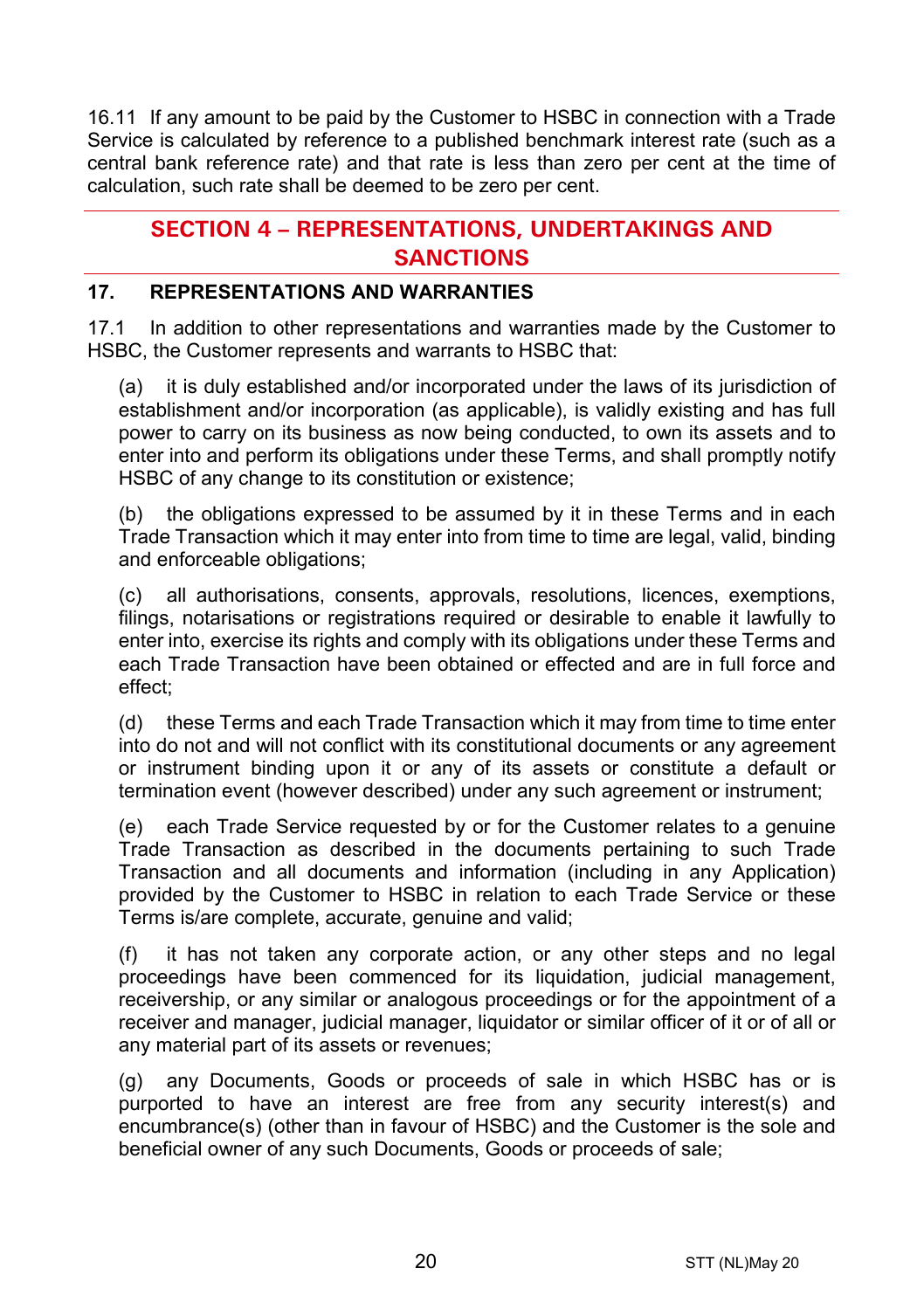(h) as at the date HSBC provides Finance to the Customer in respect of a Document or Documentary Credit, it is not aware of any dispute (actual, pending or threatened) in respect of that Document or Documentary Credit or the relevant Trade Transaction; and

(i) as at the date HSBC provides Finance to the Customer in respect of a Document or Documentary Credit or provides a Trade Finance Loan to the Customer, it has not received any financing in respect of that Document, Documentary Credit or the relevant Trade Transaction from any person other than HSBC.

17.2 All representations and warranties in these Terms are deemed to be made on each day (a) an Application is made and is being processed, (b) any Trade Service is outstanding and (c) any Customer Liabilities remain outstanding.

17.3 The Customer acknowledges that HSBC will rely on any representations and warranties made by the Customer including when HSBC assesses whether or not to provide a Trade Service to the Customer.

17.4 The Customer shall promptly notify HSBC on becoming aware of any representation or warranty becoming untrue, or the Customer being unable to make any representation or warranty when repeated.

#### **18. UNDERTAKINGS**

#### **General Undertakings**

18.1 The Customer shall at the request of HSBC:

(a) provide HSBC with such information concerning a Trade Transaction (including copies of sale contracts, purchase order and invoices), Documents and Goods and any proposed sale of Goods as HSBC may require and promptly notify HSBC if any Trade Transaction is cancelled or terminated for any reason or if any material dispute arises in respect of a Trade Transaction;

(b) provide HSBC with such information regarding the financial condition, assets and operations of the Customer and its affiliates as HSBC may reasonably require;

(c) provide HSBC with any information required by HSBC to satisfy its "*know your customer*" or similar identification procedures;

(d) keep HSBC informed of the whereabouts of the Goods and of any change in the condition, quality or quantity of the Goods;

(e) co-operate fully with HSBC and render to HSBC all assistance it requires in the collection and enforcement of any payments under or in connection with any Trade Service whether by legal proceedings or otherwise; and

(f) promptly do all such acts or execute all such documents at its own cost as HSBC may specify:

(i) for the purpose of the creation, perfection, protection or maintenance of any interest conferred or intended to be conferred on HSBC by, pursuant to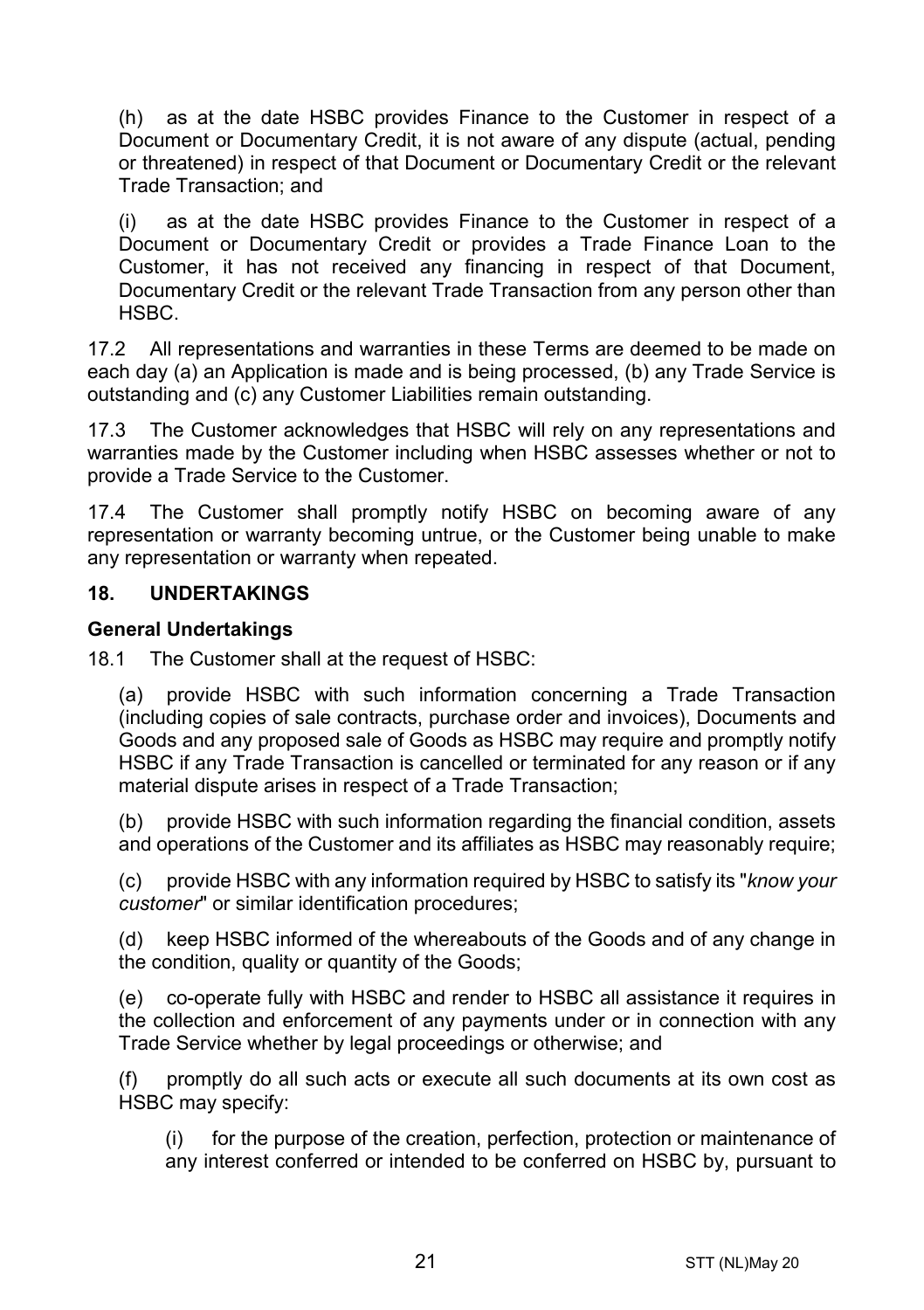or in connection with these Terms (including in respect of any Cash Collateral, Documents, Goods or sale proceeds);

(ii) for the exercise of any rights, powers and remedies of HSBC provided by, pursuant to or in connection with these Terms or by law; and

(iii) to facilitate the realisation by HSBC of any Documents or Goods in which HSBC is, or is intended to be, interested.

#### **Trade Service Undertakings**

18.2 The Customer shall, to the extent applicable to a Trade Service and/or where HSBC has or is purported to have an interest in the relevant Documentary Credit, Documents, Goods or proceeds of sale referred to:

(a) ensure that the Documentary Credit, Documents, Goods or proceeds of sale (as applicable) are free from any mortgage, charge, pledge, lien or other security interest, encumbrance or claim except for any trust, pledge or other form of security in favour of HSBC or which has been expressly permitted by HSBC;

(b) for so long as the Customer has title to the Goods or if as a condition to the Trade Service the Customer is required to procure the insurance of the Goods:

(i) insure the Goods for such value against such insurable risks as is stipulated in the relevant condition or, in the absence of any such condition, as is customary for those Goods;

(ii) promptly following (and in any event within ten days of) the date of the Application for the relevant Trade Service, provide to HSBC copies of the relevant insurance policies; and

(iii) promptly notify HSBC of any claims made on the relevant insurance policies and direct the insurer to pay to HSBC all insurance proceeds in respect of the Goods;

(c) if so requested by HSBC:

(i) promptly arrange for HSBC's interest in the Goods to be endorsed on any relevant insurance policy; and

(ii) promptly submit claims in respect of the Goods to relevant insurer;

(d) promptly pay to HSBC all insurance proceeds received by it in respect of the Goods and, pending payment, hold such proceeds on trust for HSBC (or, if a trust is not recognised and enforceable, hold to the order of HSBC);

(e) promptly endorse all Documents in favour of HSBC, deposit all Documents with HSBC or to its order and note in its records the interest of HSBC in all Documents and the Goods;

(f) promptly pay all freight, warehouse, dock, transit and other charges, rent and all other costs of and in connection with the Documents and/or Goods;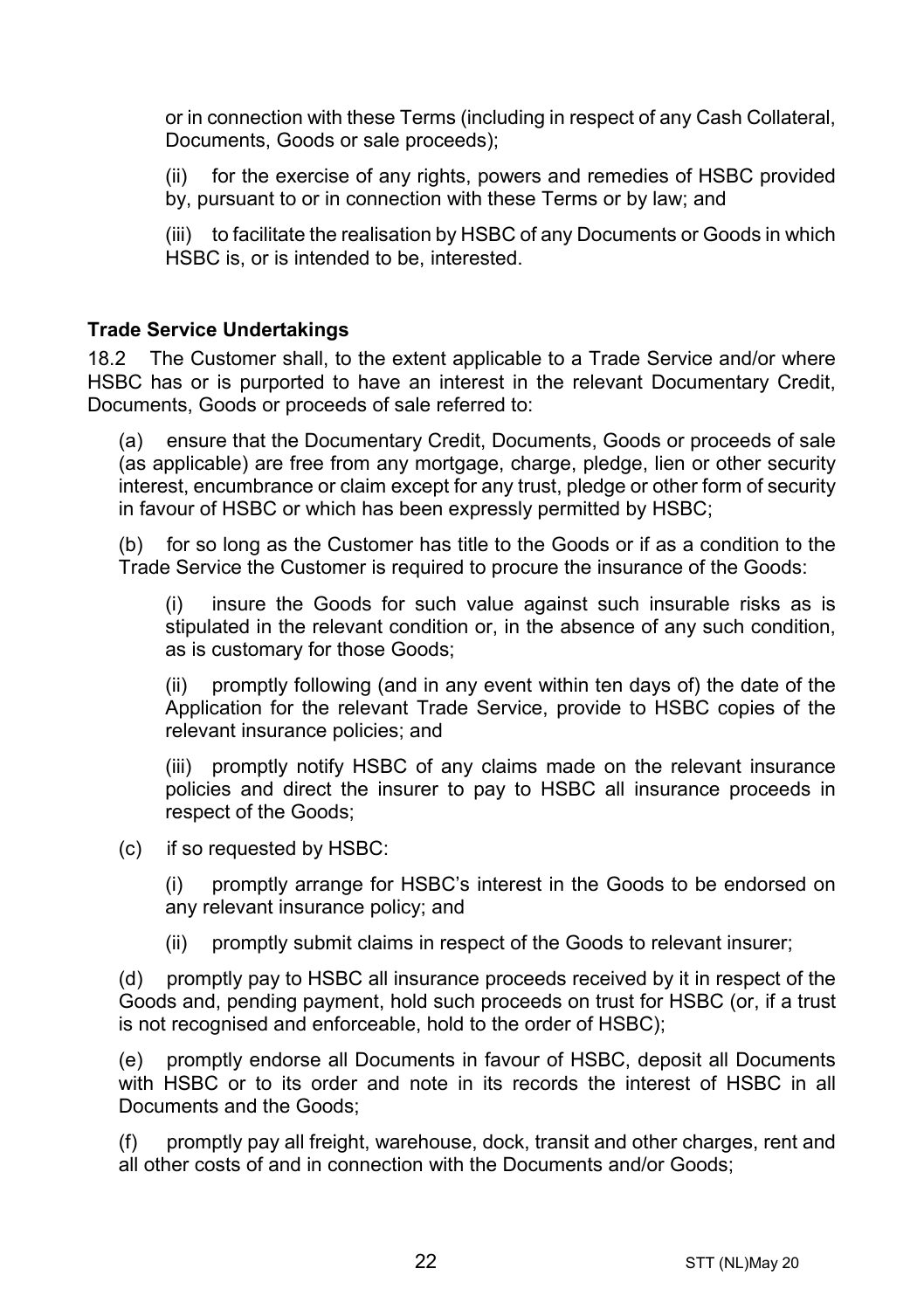(g) not permit the Goods to be processed or altered without the prior written consent of HSBC;

(h) not take any action, which might prejudice the value of the Goods or the effectiveness of any pledge or trust under these Terms;

(i) promptly inform HSBC of any event of which it becomes aware that may adversely affect the liability of a buyer to complete the purchase of the Goods or any change or deterioration in the state or quality or otherwise of the Goods;

(j) promptly inform HSBC if it becomes aware of any theft, fraud, illegal activity, loss, damage or other misuse of or in relation to any Goods or Documents;

(k) permit HSBC (or any delegate) access to any premises at which the Goods are stored or located for the purpose of inspecting, taking possession of, or otherwise protecting its interest in the Goods;

(l) not attempt to factor, transfer, sell, dispose of or otherwise deal with the Documents, Goods or proceeds of sale (as applicable), Documentary Credit (or any confirmation (whether given on a disclosed or undisclosed basis)), except as agreed between HSBC and the Customer from time to time in respect of the Trade Service(s) being provided;

(m) not present the Documents to any other bank, financial institution or similar type of financing entity or obtain any form of financing and/or borrowing in respect of the same Trade Transaction;

(n) not agree to any amendment to the Documentary Credit, SBLC or Document without the prior written consent of HSBC; and

(o) procure the prompt release of HSBC from any guarantee, indemnity or other commitment that HSBC may have provided in respect of the Documents or the Goods,

and HSBC (or any delegate) is authorised to take such steps and to make any payments, on behalf and at the cost of the Customer, to ship, collect, land, store, insure or inspect the Goods and/or to demand and collect any proceeds of sale.

#### <span id="page-22-0"></span>**19. COMPLIANCE WITH LAWS AND SANCTIONS**

19.1 The Customer represents and warrants that:

(a) neither the Customer nor any of its subsidiaries, directors, officers, employees, agents, or affiliates is a person or entity that is, or is owned or controlled by any person or entity that is:

(i) the subject of any sanctions issued, administered or enforced by the US Department of the Treasury's Office of Foreign Assets Control, the US Department of State, the United Nations Security Council, the European Union, Her Majesty's Treasury, the Hong Kong Monetary Authority or any other sanction issuing or enforcement body that may be applicable to HSBC, the Customer, a Trade Service or a Trade Transaction (the **Sanctions**); or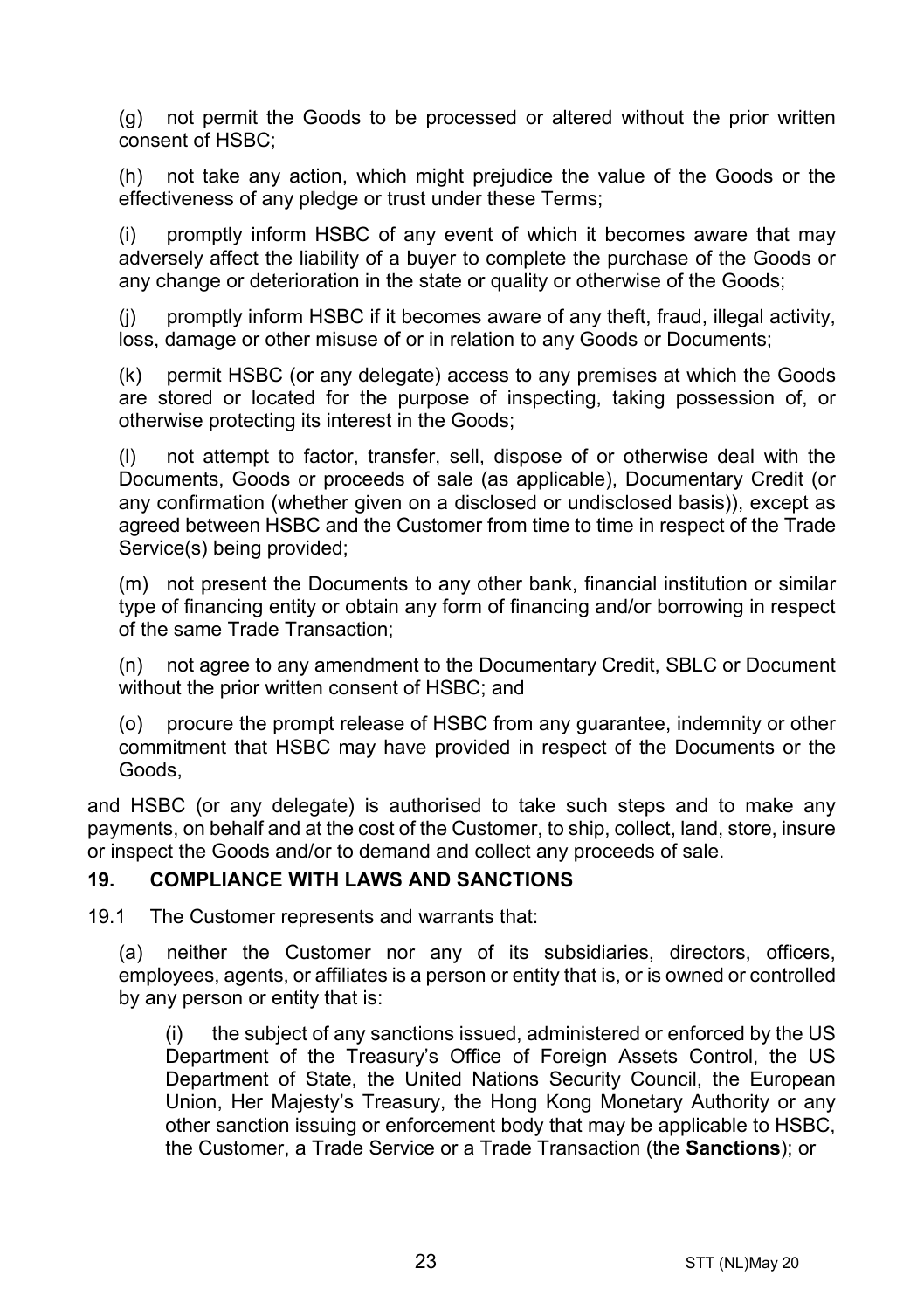(ii) located, organised or resident in a country or territory that is, or whose government is, the subject of Sanctions;

(b) any required import or export licenses applicable to each Trade Transaction have been obtained and, if the Customer is aware that HSBC may require an export license or other authorisation for the provision of the relevant Trade Service for the Customer, the Customer will notify HSBC prior to HSBC providing the Trade Service; and

(c) the Customer is compliant in all material respects with foreign and domestic laws and regulations pertaining to each jurisdiction in which it operates and to each Trade Transaction and the subject matter of such Trade Transaction including, if applicable, the shipment and financing of the goods described in such Trade Transaction or the associated documents.

19.2 The Customer acknowledges and agrees that:

(a) HSBC Group and its service providers are required to act in accordance with the laws and regulations of various jurisdictions, including those which relate to Sanctions, export controls and the prevention of money laundering, terrorist financing, bribery, corruption and tax evasion;

(b) at any time, HSBC may require the Customer to immediately provide to HSBC information related to any Trade Transaction, including the underlying contract or other documentation;

(c) HSBC may take, and may instruct other HSBC Group members to take, to the extent it is legally permitted to do so under the laws of its jurisdiction, any action (a **Compliance Action**) which it considers appropriate to act in accordance with Sanctions or domestic and foreign laws and regulations. Such Compliance Action may include:

(i) the interception and investigation of any payment, communication or instruction;

(ii) the making of further enquiries as to whether a person or entity is subject to any Sanctions or export control restrictions; and/or

- (iii) the refusal to:
	- (A) issue, renew, extend, transfer or assign a Trade Service;
	- (B) make payment of any Claim; or

(C) process a Trade Service or instruction that does not conform with Sanctions, export controls or domestic and foreign laws or regulations; and

(d) neither HSBC nor any HSBC Group member will be liable for any loss, damage, delay, or a failure of HSBC to perform its duties under these Terms or a Trade Service:

(i) arising out of or relating to any Compliance Action taken by HSBC, its service providers, or any HSBC Group member; and/or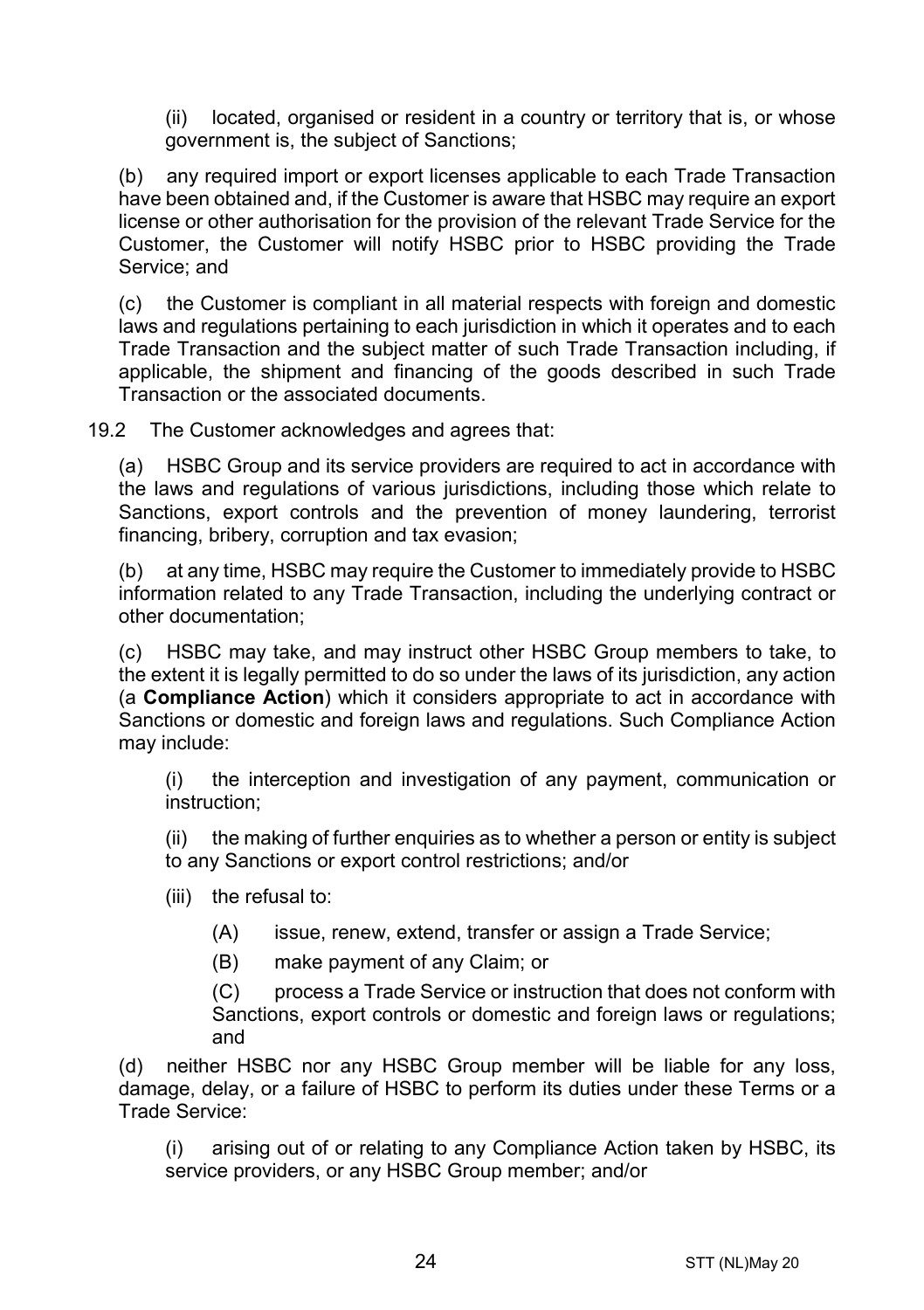(ii) being prevented from paying any Claim in respect of a Trade Service or sending or receiving any message or data or taking any other action in connection with any Trade Service because of an applicable law, regulation or ruling of any governmental agency.

# **SECTION 5 – INSTRUCTIONS AND ELECTRONIC PLATFORMS**

#### <span id="page-24-0"></span>**20. INSTRUCTIONS**

20.1 HSBC is authorised to accept, act and rely upon, and treat as valid and accurate:

(a) all communications, demands and instructions (including any Applications) given or purporting to be given by the Customer to HSBC (an **Instruction**);

(b) all communications and any Claims made or purported to be made by any person; and

(c) any documents provided to HSBC,

including, in each case, those made or given by way of or through a Platform, email, facsimile, telecopier, telex, cable, telephone or such other electronic means (in each case, an Electronic Means) and is under no obligation to enquire as to the authorisation or validity of any such Instruction, communication, Claim or Document.

20.2 The Customer acknowledges and accepts the risk that communications, Instructions, Claims and documents sent to or from HSBC by Electronic Means may be intercepted, monitored, amended, corrupted, contain viruses or be otherwise interfered with by third parties and acknowledges and agrees that HSBC is not responsible or liable to the Customer or any other person for, and the Customer waives any and all claims in respect of, any Losses arising from the same.

20.3 If the Customer communicates, gives an Instruction, makes a Claim or sends a document by Electronic Means, or instructs HSBC to permit a beneficiary or any other person to do the same, the Customer shall indemnify, and hold HSBC harmless from and against, any and all Losses that HSBC may incur (including in respect of any payment made where the relevant Instruction or Claim was unauthorised).

20.4 Where the Customer has made an Application for any Trade Service to be provided for the benefit of an affiliate of the Customer:

(a) the Customer agrees (and will procure the concurrent written agreement of its affiliate) that HSBC has no obligation to obtain instructions from the affiliate and HSBC can deal solely with the Customer on behalf of the affiliate;

(b) the definition of "Trade Transaction" shall be construed to refer to such affiliate rather than the Customer, and the definitions of "Documents" and "Goods" shall be construed accordingly;

(c) references in these Terms to the Customer presenting, handling, disposing, transferring, dealing with or using (however so described) the relevant Documents, Goods or proceeds of sale shall include the affiliate undertaking any such action;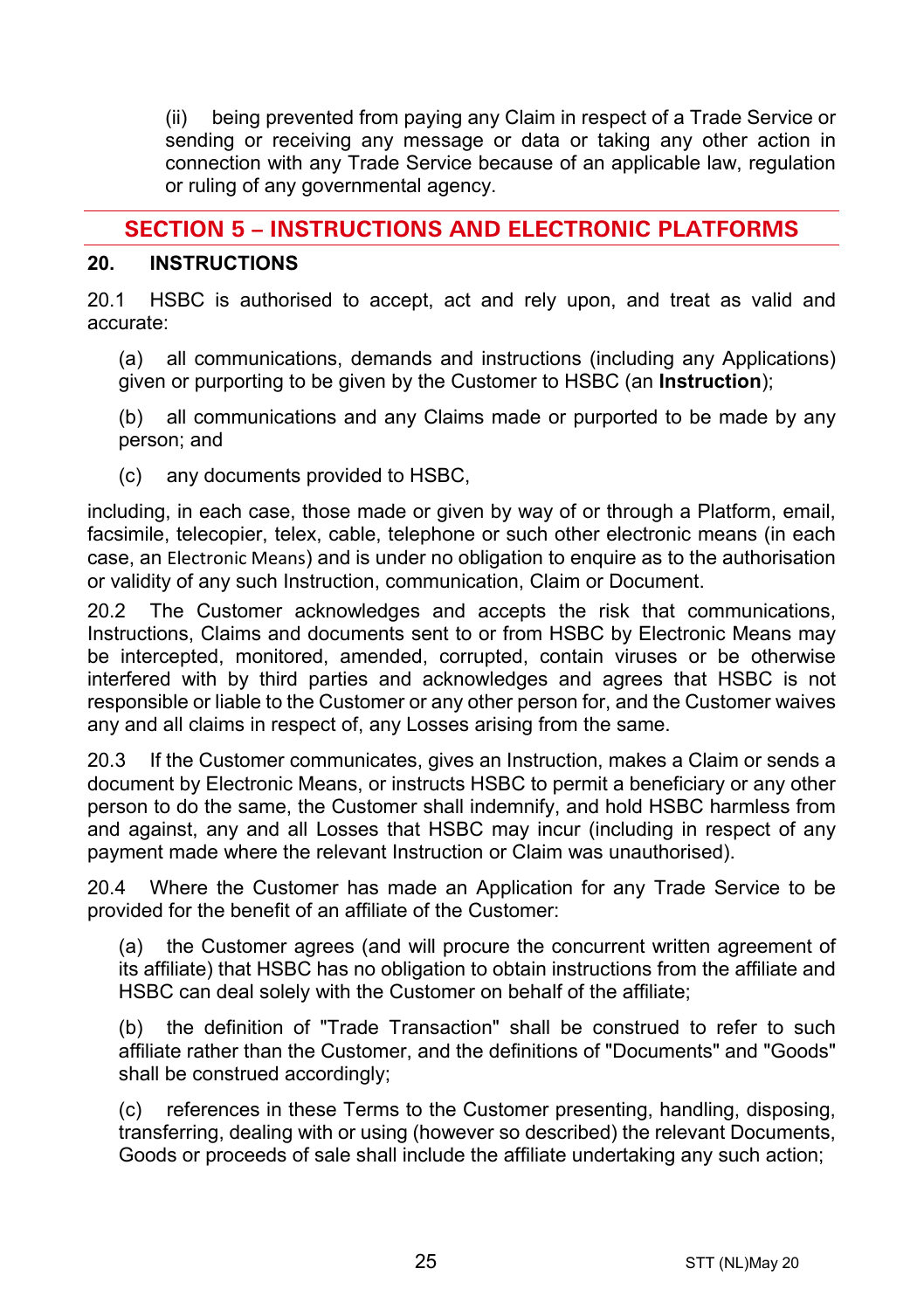(d) the Customer shall procure that the affiliate complies with all undertakings in these Terms in respect of the relevant Trade Transaction, Documents, Goods and proceeds of sale; and

(e) each representation in these Terms made by the Customer shall be made by the Customer for itself and on behalf of the affiliate or, where it can only be made in respect of the affiliate (due to factual circumstances), by the Customer for and on behalf of the affiliate.

20.5 HSBC has no obligation to:

(a) verify the identity or authority of any person communicating, giving an Instruction, making a Claim or providing a document by Electronic Means**;**

(b) verify the authenticity of any signature(s) (whether electronic or otherwise) on any communication made, Instruction given, Claim made or document provided by Electronic Means; or

(c) seek the Customer's prior approval before acting on any communication made, Instruction given, Claim made or document provided by Electronic Means,

however HSBC may, in its absolute discretion, take steps to ascertain the validity, authenticity and origin of any communication, Instruction, Claim or document (including requiring telephone verification of any Instructions) and take any steps that may be mandated by an External Provider and may, where it is unable to ascertain the validity, authority or origin of any communication, Instruction, Claim or document, delay or refuse to act upon any communication, Instruction, Claim or document or suspend or terminate any Trade Service at any time.

#### **21. PLATFORMS**

21.1 The Customer acknowledges and agrees that:

(a) HSBC may rely on External Providers to provide Platforms so that HSBC can perform its obligations under these Terms (or any other applicable terms and conditions) and provide Trade Services;

(b) External Providers are independent from HSBC and may independently charge the Customer fees for use of their Platform and those fees are the sole responsibility of the Customer;

(c) HSBC's obligations under these Terms and any Trade Service shall be subject to HSBC's rights under External Terms and Conditions and the availability of any Platform provided by such External Providers;

(d) HSBC has no obligation to inform the Customer of, or provide the Customer with, any External Terms and Conditions;

(e) HSBC has no control over the electronic processes used by a Platform provided by an External Provider to process, handle and/or send data or messages;

(f) it shall inform HSBC of all External Terms and Conditions applicable to or any charges imposed by any Platform which it uses (or intends to use) in respect of any Trade Service and shall promptly notify HSBC of any changes; and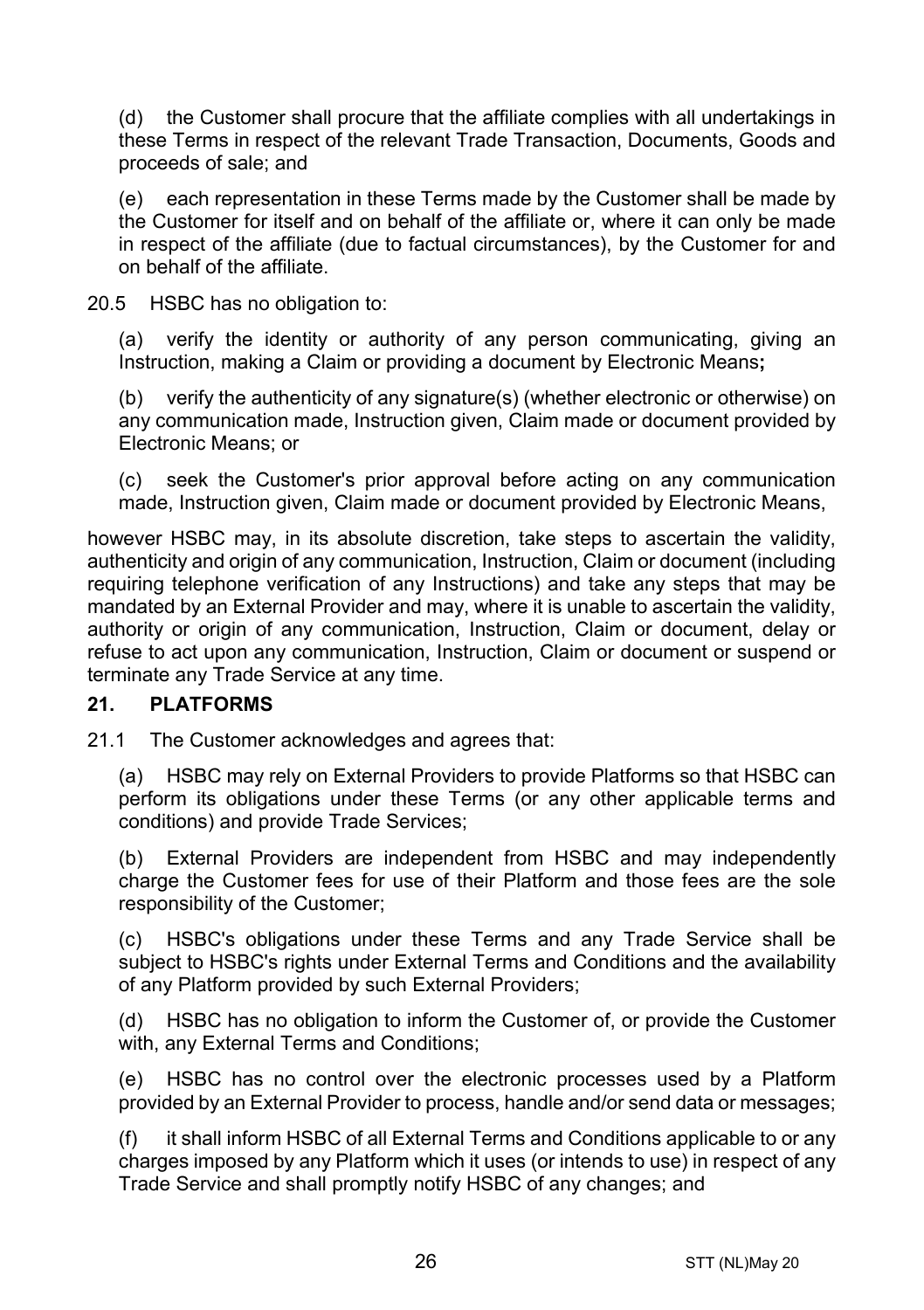(g) it shall promptly provide all information concerning any Platform used by the Customer that HSBC may reasonably request.

21.2 HSBC assumes no liability or responsibility to the Customer or to any other person for any loss or damage that is suffered or incurred as a result of:

the unavailability of any Platform to the Customer, HSBC or any other person for any reason whatsoever; or

(b) the Customer's use of or connection with any Platform, any External Provider or the services provided by HSBC or any External Provider to the Customer involving any Platform.

#### 21.3 The Customer:

(a) shall comply with all security procedures of HSBC and each External Provider and any other reasonable requests HSBC or any External Provider may issue to the Customer regarding the security of any Platform, including instructions on steps to remedy any breach of security; and

(b) acknowledges and agrees that it is the Customer's responsibility to set up, maintain and regularly review all security arrangements concerning access to and use of each Platform and information stored on the Customer's computing and communications systems, and confirms that it has assessed the security arrangements of each Platform and has determined that they are adequate to protect the Customer's interests;

(c) shall take all reasonable precautions to prevent fraudulent or unauthorised use of or access to each Platform;

(d) shall ensure that neither the Customer nor its employees do anything which may result in the security of any Platform or the systems or security of HSBC being compromised; and

(e) shall notify HSBC, as soon as reasonably possible upon becoming aware, of any actual or attempted unauthorised access to any Platform or any unauthorised transaction or attempt to execute an unauthorised Instruction. This notification must be by telephone but must be followed by written notice within forty-eight hours of the telephone call.

# **SECTION 6 - OTHER**

#### **22. LIMITATION ON LIABILITY**

<span id="page-26-0"></span>22.1 Neither HSBC nor any other HSBC Group member shall be liable for any loss, damages, payments, demands, claims, expenses or costs suffered or incurred by the Customer (or any of its affiliates) arising from or in connection with these Terms or any Trade Service other than where such loss, damage, payment, demand, claim, expense or cost arises as a direct result of HSBC's or such other HSBC Group member's gross negligence or wilful misconduct.

<span id="page-26-1"></span>22.2 Notwithstanding Clause [22.1,](#page-26-0) in no circumstance whatsoever will HSBC or any HSBC Group member be liable to the Customer (or any of its affiliates) for: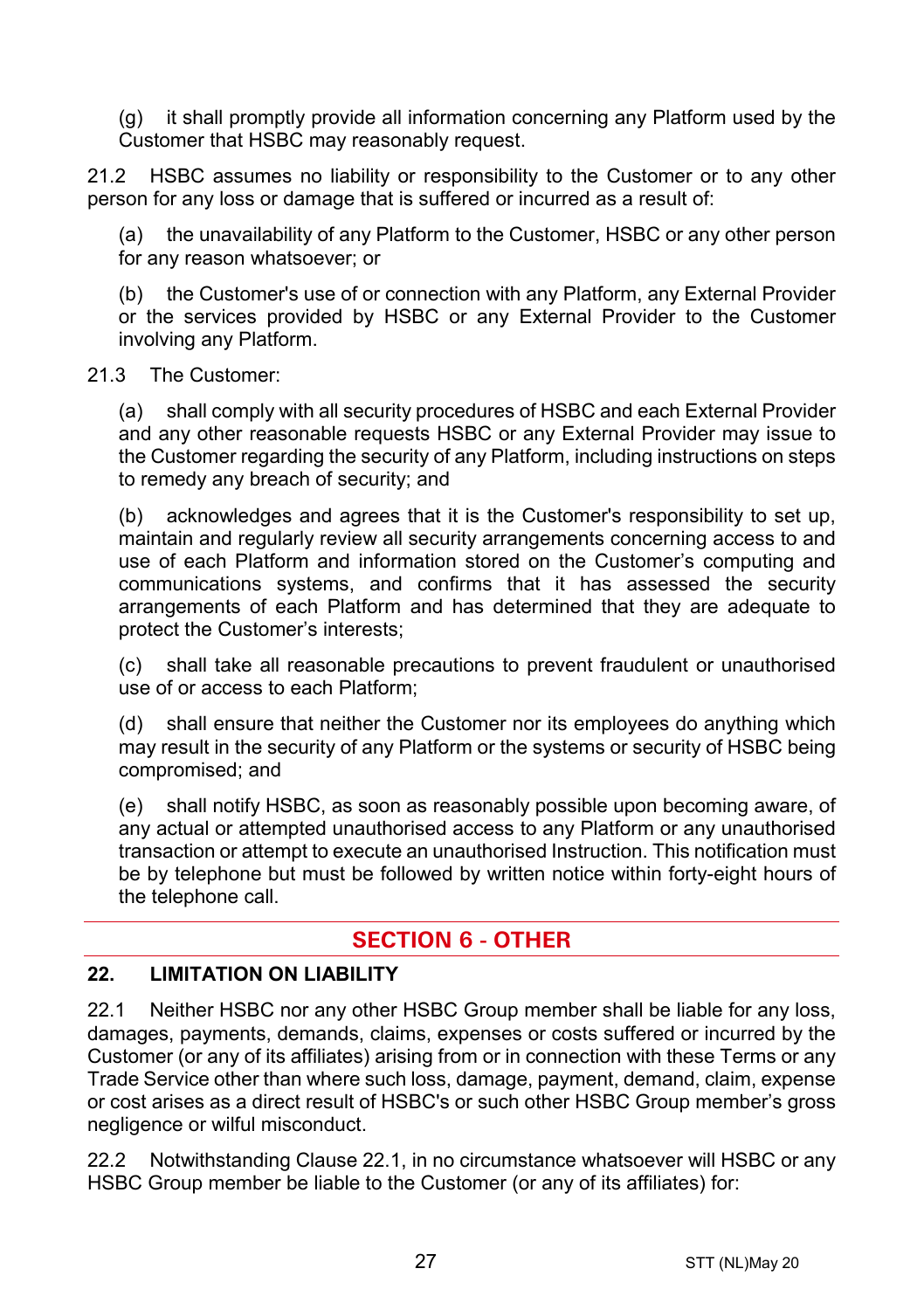- (a) any loss of business, profits or data; or
- (b) indirect, consequential or special loss or damage,

whether or not HSBC or any HSBC Group member has been advised of the possibility of such loss or damage.

22.3 Without limiting Clauses [22.1](#page-26-0) and [22.2,](#page-26-1) HSBC shall not be responsible or liable for, and the Customer waives all claims against HSBC in respect of:

(a) any act, omission, loss or delay relating to forwarding documents or payments to any person or correspondent bank, or any suspense, act, omission, insolvency or bankruptcy of any correspondent bank;

(b) any delay and/or loss in transit of any messages, letters or documents sent by mail, as an electronic communication, through a Platform or a telecommunication channel, or for any delay, mutilation or other errors arising in the transmission or delivery of any communications by third parties and the Customer acknowledges that, notwithstanding any contrary instruction, HSBC may send a document by any method that it considers appropriate;

(c) any delay in performing or failure to perform any of its obligations under these Terms due to any cause beyond its reasonable control, including, but not limited to, the failure, malfunction or unavailability of telecommunications, data communications and computer systems and services over which HSBC has no control, war, hostilities, invasion, civil unrest, strikes, lock-outs or other industrial action or trade disputes (whether involving HSBC's employees or any other person) or any law or government order (whether or not having the force of law);

(d) any failure by HSBC to pay a Claim or other HSBC's act or failure to act because of any domestic or foreign law, regulation, ruling or interpretation of any domestic or foreign court or governmental agency;

(e) the form, sufficiency, correctness, genuineness, authority of any person signing or endorsing (including any person making presentations, demands, giving Instructions (including by Electronic Means) to HSBC purportedly on the authority of the Customer or a beneficiary), falsification, or the legal effect of, any documents if such documents on their face reasonably appear to be in order;

(f) the source, accuracy, validity, authenticity, falsification or legal effect of any data, documents or statements made, presented or received from any Platform or any party to a Trade Transaction, any related documents, or the description, quantity, weight, quality, condition, packing, delivery, value or existence of the goods, services or other performance to which such data, documents or statements relates, or for the good faith or acts or omissions, solvency, performance or standing of any party to a Trade Transaction, the consignor, carrier, forwarder, consignee, insurer of the goods, or any other person;

(g) any improper acts of the beneficiary, including breach of contract in respect of a Trade Transaction, in which circumstances the Customer shall assume and undertake all such risks; and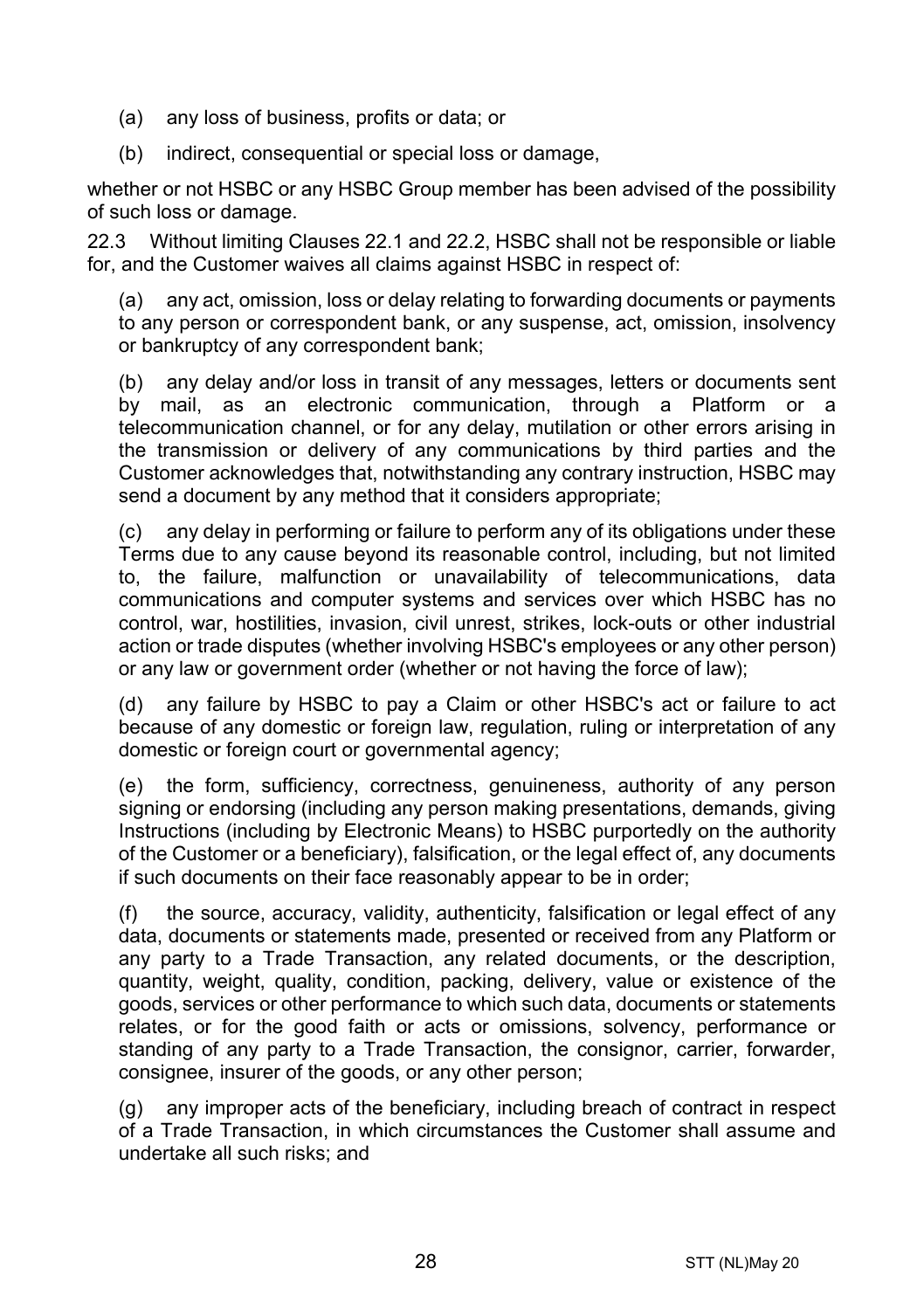(h) the Customer acting or relying on any advice received from HSBC whether or not such advice was requested by the Customer.

22.4 If HSBC uses the services of another party, correspondent bank, agent or Platform for the purposes of issuing an Instrument or Documentary Credit, making payment, handling Goods or Documents or for any other purpose to support the services contemplated by these Terms, HSBC shall do so for the Customer's account and at the Customer's risk and HSBC shall assume no liability or responsibility should any instructions which HSBC gives to any such other party not be carried out even if the choice of such other party was HSBC's. Additionally, HSBC shall not be liable for any act, failure to act, default, suspension, bankruptcy or insolvency of such other party.

22.5 Where HSBC performs a review of any Document at the request of the Customer, such review is indicative only and not final or conclusive and HSBC shall not be responsible or liable for, and the Customer waives all claims against HSBC in respect of, an omission by or failure of HSBC to identify any discrepancies during any such review.

22.6 Where HSBC agrees to advise a Documentary Credit or any Instrument which is not issued by a bank or present any Document in respect of, or otherwise handle, such Documentary Credit or Instrument, the Customer acknowledges and agrees that:

(a) such Documentary Credit or Instrument may not be an independent third party undertaking and may not quarantee payment by the issuer or applicant;

(b) the applicable ICC Rules may not address, cover or extend to such type of Documentary Credit or Instrument;

(c) HSBC may not be able to pursue the issuer for payment in the same manner as it would be able to in respect of a Documentary Credit or Instrument issued by a bank; and

(d) the Customer should seek independent legal advice,

and the Customer assumes all such risks and waives all claims against HSBC for losses, damages, costs, fees, claims, actions or demands with respect to such Documentary Credit or Instrument including any claims that HSBC failed to alert the Customer that it was advising such type of Documentary Credit or Instrument, failed to pay such Documentary Credit or Instrument in the manner of a Documentary Credit or Instrument issued by a bank, or failed to collect payment from the issuer of such Documentary Credit or Instrument.

22.7 Subject to the provisions above, where any liability of HSBC or any HSBC Group member to the Customer (or any of its affiliates) arises under these Terms or in connection with any Trade Service, such liability shall not exceed USD 1,000,000 in aggregate in any calendar year.

#### <span id="page-28-0"></span>**23. DISCLOSURE, CONFIDENTIALITY AND PRIVACY**

23.1 Without limiting any other terms between the Customer and HSBC or any HSBC Group member, HSBC is authorised: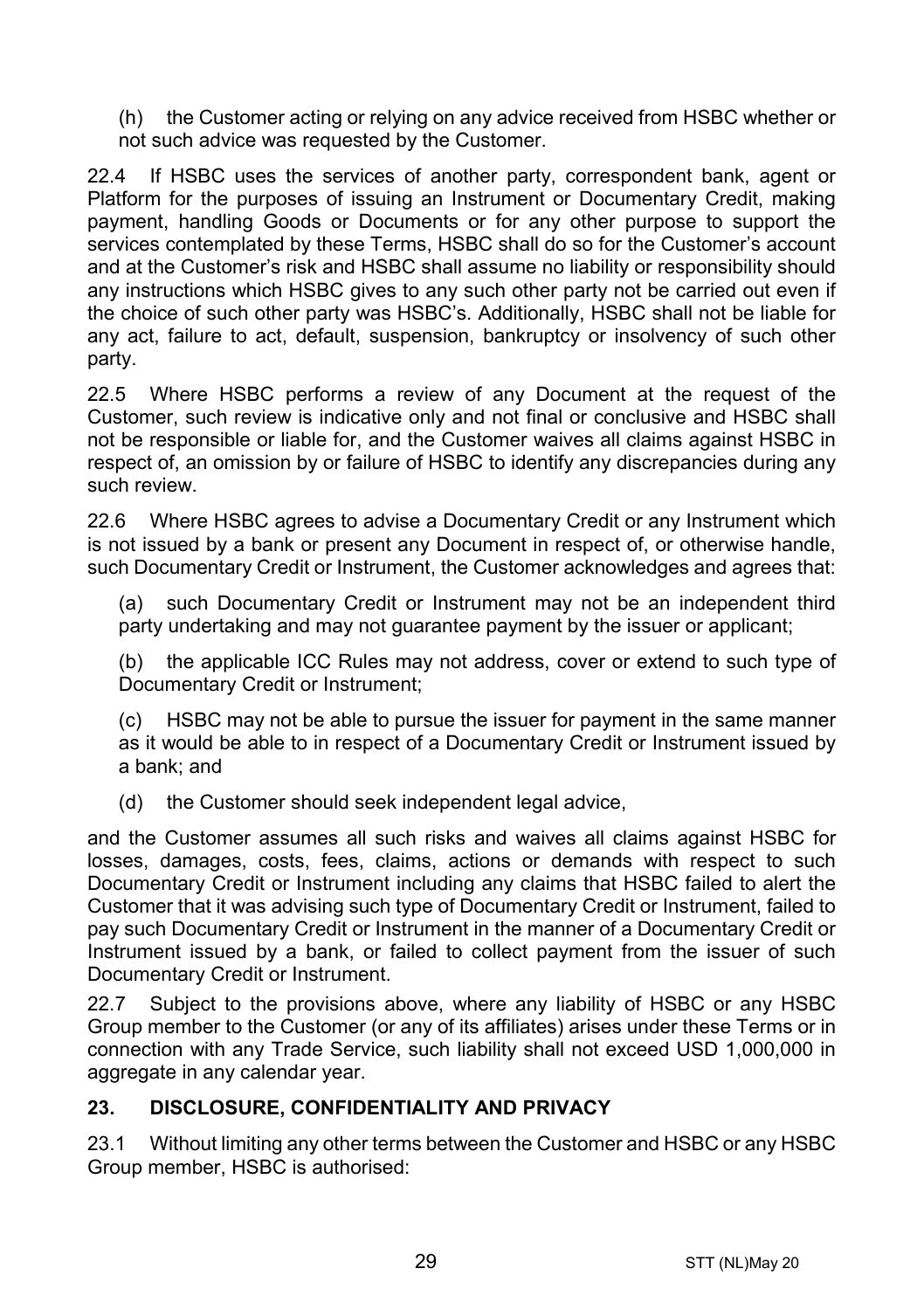<span id="page-29-0"></span>(a) to appoint any other person as its correspondent, nominee or agent in connection with these Terms and any Trade Service and HSBC may delegate any of its powers under these Terms or a Trade Service to such person;

(b) to notify any other person of its interest in any Documents, Goods or proceeds of sale; and

(c) to transfer and disclose any Customer Information to the following recipients (who may also process, transfer and disclose such Customer Information):

(i) any HSBC Group member and any of its or their officers, directors, employees, professional advisors, insurers, brokers, auditors, partners, subcontractors, correspondents, nominees, agents, delegates, service providers (including External Providers and Platforms) and associates;

(ii) any Authorities;

(iii) anyone acting on the Customer's behalf, payment recipients, beneficiaries, account nominees, intermediary, correspondent and agent banks, clearing houses, clearing or settlement systems, market counterparties, upstream withholding agents, swap or trade repositories, stock exchanges, and companies in which the Customer has an interest in securities (where such securities are held by HSBC for the Customer);

(iv) any person or entity who acquires (or may acquire) an interest in or assumes (or may assume) risk in or in connection with any Trade Service;

(v) any other financial institutions, credit reference agencies or credit bureaus, for obtaining or providing credit references; and/or

(vi) any person or entity in connection with any HSBC Group business transfer, disposal, merger or acquisition, wherever located, including in jurisdictions which do not have data protection laws that provide the same level of protection as the jurisdiction in which the Trade Service is supplied,

including where the recipient of any such appointment, notification, transfer or disclosure is located outside of the relevant Governing Jurisdiction.

23.2 HSBC will not be liable for the acts or omissions of any External Provider as to the collection, use or disclosure by that External Provider of Customer Information.

23.3 Where the Customer has given HSBC information about natural persons (such as authorised signatories), the Customer confirms that those natural persons have authorised the Customer to do so (and to receive any data protection notices on their behalf) and have consented to HSBC's collection, use, storage, processing, transfer and disclosure of their Personal Data and data for the purpose of HSBC carrying out any action contemplated by these Terms or providing a Trade Service to or for the Customer.

23.4 The Customer shall ensure that any information that the Customer asks HSBC to forward to third parties is complete, accurate and will not give rise to any claim against HSBC (including any claim in defamation, in relation to privacy, banking secrecy or data protection or for infringement of any other third party rights) and the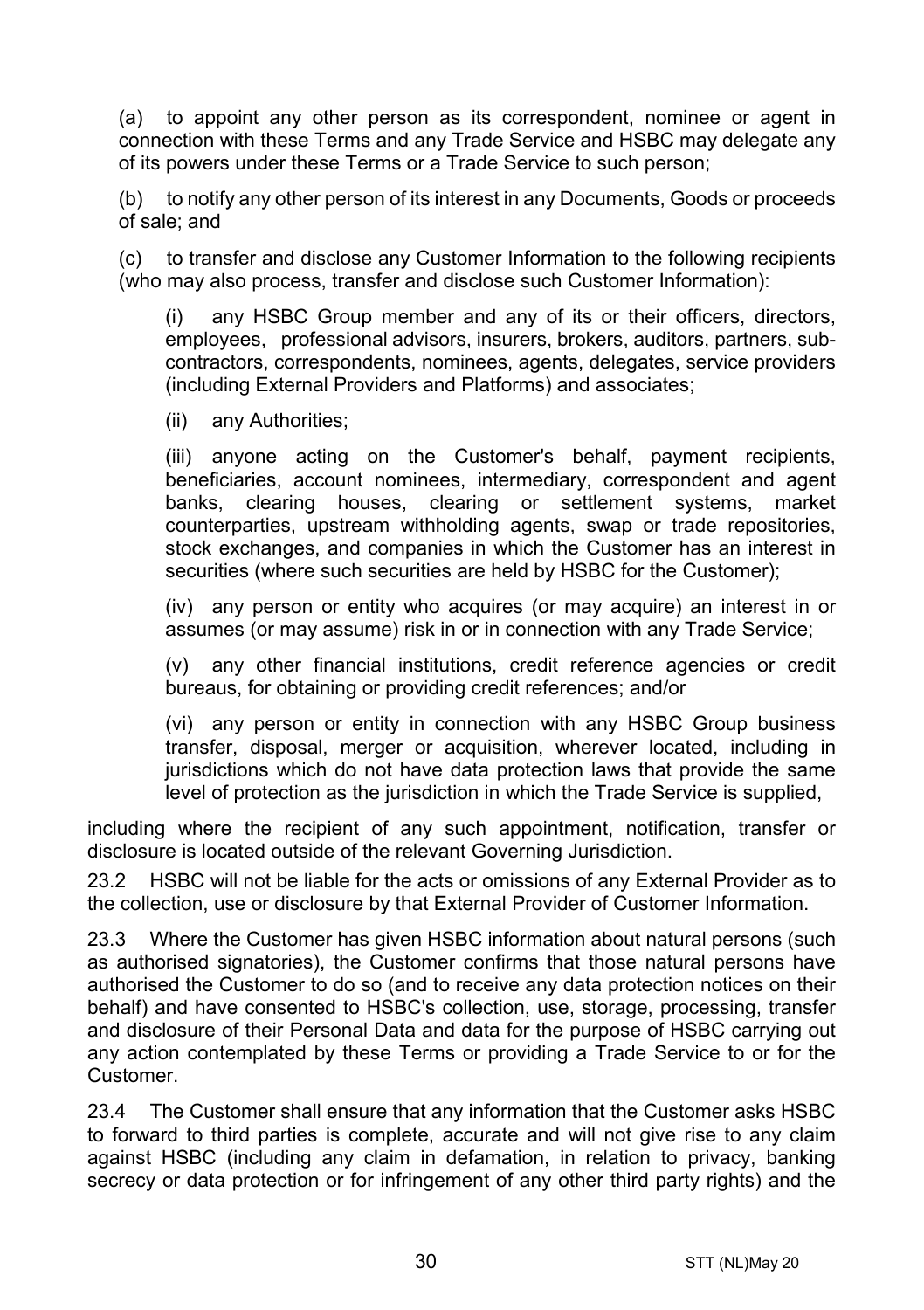Customer confirms and represents that it has obtained the requisite consent and/or waiver (where required) for HSBC to forward such information.

#### **24. MISCELLANEOUS**

24.1 Other than a Trade Service which has been provided on an irrevocable or committed basis, HSBC may at any time withdraw a Trade Service or refuse to provide a Trade Service in its absolute discretion.

24.2 Any waiver, release or consent by HSBC under or in respect of these Terms or a Trade Service will only be effective if made in writing (which may be made through a Platform).

24.3 HSBC may at any time change these Terms by providing the Customer with at least 30 days' written notice and any Trade Service requested on or after the effective date in such notice shall be subject to the amended Terms.

24.4 HSBC is authorised to take such steps and to make such payments as it considers necessary, at the cost of the Customer, to remedy any default by the Customer in respect of its obligations under these Terms or any Trade Service.

24.5 Neither HSBC's failure to exercise, nor HSBC's delay in exercising, any of its rights or remedies under these Terms or in respect of a Trade Service shall operate as a waiver of any such right or remedy, nor shall any single or partial exercise of any right or remedy prevent any further or other exercise of any other right or remedy.

24.6 The Customer may not assign or transfer any of its rights or obligations under these Terms or a Trade Service. HSBC may assign, transfer or create security over any of its rights under or in respect of these Terms or a Trade Service without restriction or notice.

24.7 Without prejudice to Claus[e 20](#page-24-0) (*[INSTRUCTIONS](#page-24-0)*), any notices by the Customer in connection with these Terms or a Trade Service must be given to HSBC in writing at the address of HSBC most recently advised by HSBC to the Customer. HSBC may give notice to the Customer in person, by telephone or facsimile, by post, through a Platform or, if agreed by the Customer, through another electronic channel at the address or number most recently notified by the Customer to HSBC. A notice sent by post will be deemed to have been received 7 calendar days after posting if within the same country, or 15 calendar days after posting if cross border.

24.8 Each of the provisions of these Terms is severable and distinct from the others and, if one or more of such provisions is or becomes illegal, invalid or unenforceable, the remaining provisions shall not be affected in any way.

24.9 If the Customer includes two or more persons, the obligations and liabilities of these persons under or in respect of a Trade Service and these Terms shall be joint and several.

24.10 Nothing in these Terms shall be deemed to create any partnership, joint venture or relationship of principal and agent between HSBC and the Customer or create or give rise to any fiduciary relationship of any nature.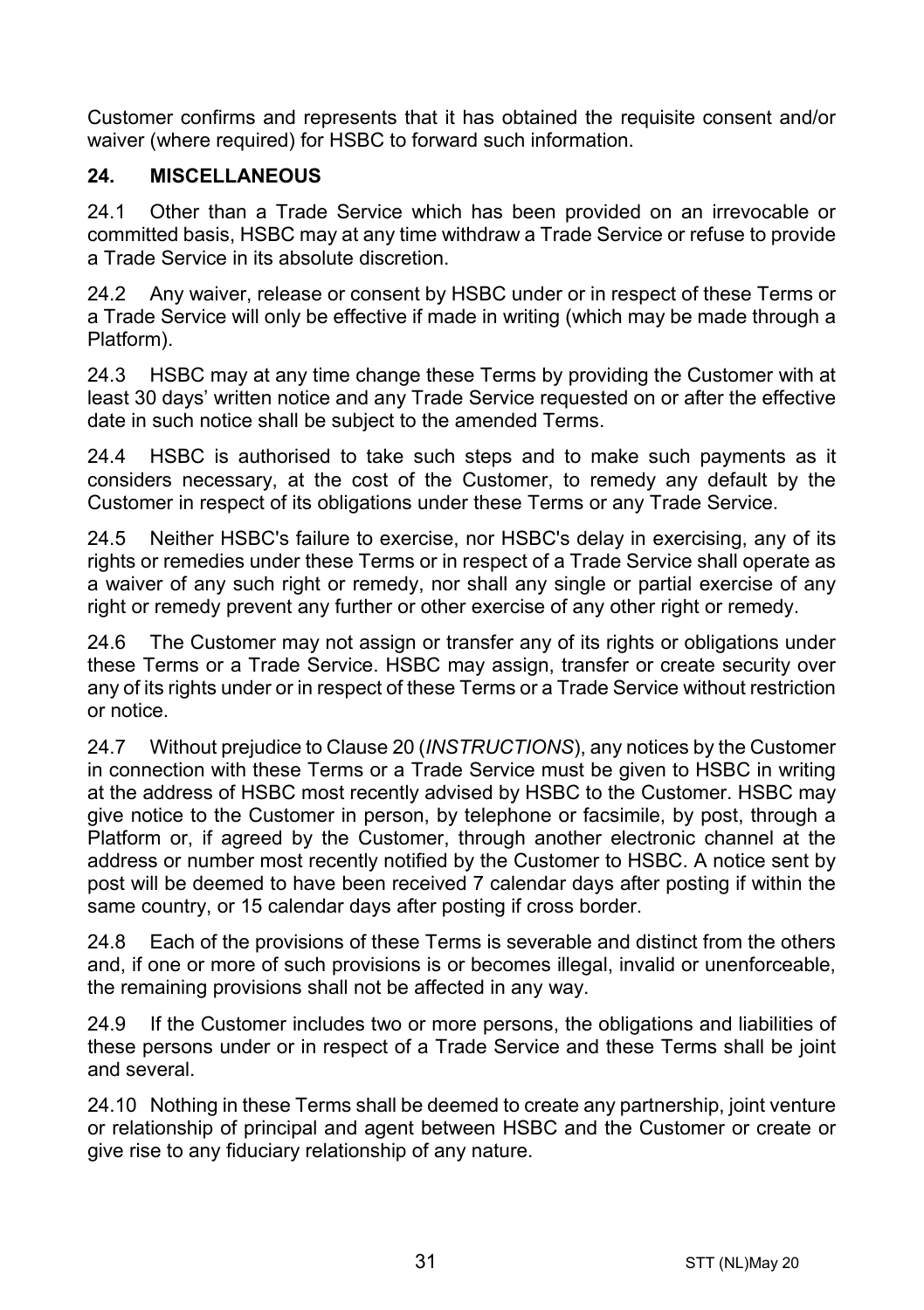24.11 To the extent permitted by the laws of the Governing Jurisdiction, the Customer irrevocably waives any right of sovereign immunity from suit, jurisdiction or adjudication (including in respect of pre-judgement interim relief and execution of any judgement) that it may have in the Governing Jurisdiction or otherwise, whether that immunity relates to itself or to any commercial or non-commercial assets (including land, bank accounts or other assets held in the name of a diplomatic mission or otherwise or belonging to the Customer's central bank or other monetary authority).

24.12 These Terms are for the benefit of the Customer, HSBC and each HSBC Group member, and are not intended to benefit any other third party or be enforceable by any other third party. Any rights of HSBC to bring to an end or change these Terms or any contract to which they form part are not subject to the consent of any other third party.

# **25. GOVERNING LAW AND JURISDICTION**

25.1 For the purposes of a Trade Service:

(a) that Trade Service and these Terms will be governed by the laws of the Governing Jurisdiction; and

(b) the courts of the Governing Jurisdiction shall have non-exclusive jurisdiction to settle any disputes that may arise out of, or in connection with, that Trade Service and these Terms, their interpretation or any non-contractual obligations arising from or connected with them.

25.2 If a process agent is specified in an Application or Facility Agreement in respect of a Trade Service, service of any legal process on the person whose name and address is specified in such Application or Facility Agreement shall constitute service on the Customer.

25.3 If no process agent has been appointed by the Customer, upon request from HSBC the Customer will, within five Business Days, appoint a process agent (with an office in the Governing Jurisdiction) for service of all legal process relating to these Terms and the relevant Trade Service on the Customer and the Customer will notify the process agent's address to HSBC. If the Customer does not do this, HSBC may appoint a process agent on the Customer's behalf and at its expense and shall, as soon as practicable, notify the Customer of such appointment.

# **SECTION 7 – DEFINITIONS AND INTERPRETATION**

#### **26. DEFINITIONS AND INTERPRETATION**

26.1 In these Terms:

**Application** means an application, instruction or request by the Customer for a Trade Service (whether for itself or for another person) using an application form, or pursuant to the terms of a Facility Agreement or made using a Platform.

**Authorities** includes any judicial, administrative, public or regulatory body (including any self-regulatory body), any government, any tax authority, any securities or futures exchange, any court, any central bank or law enforcement body, or any of their agents, with jurisdiction (direct or indirect) over any part of the HSBC Group at any time.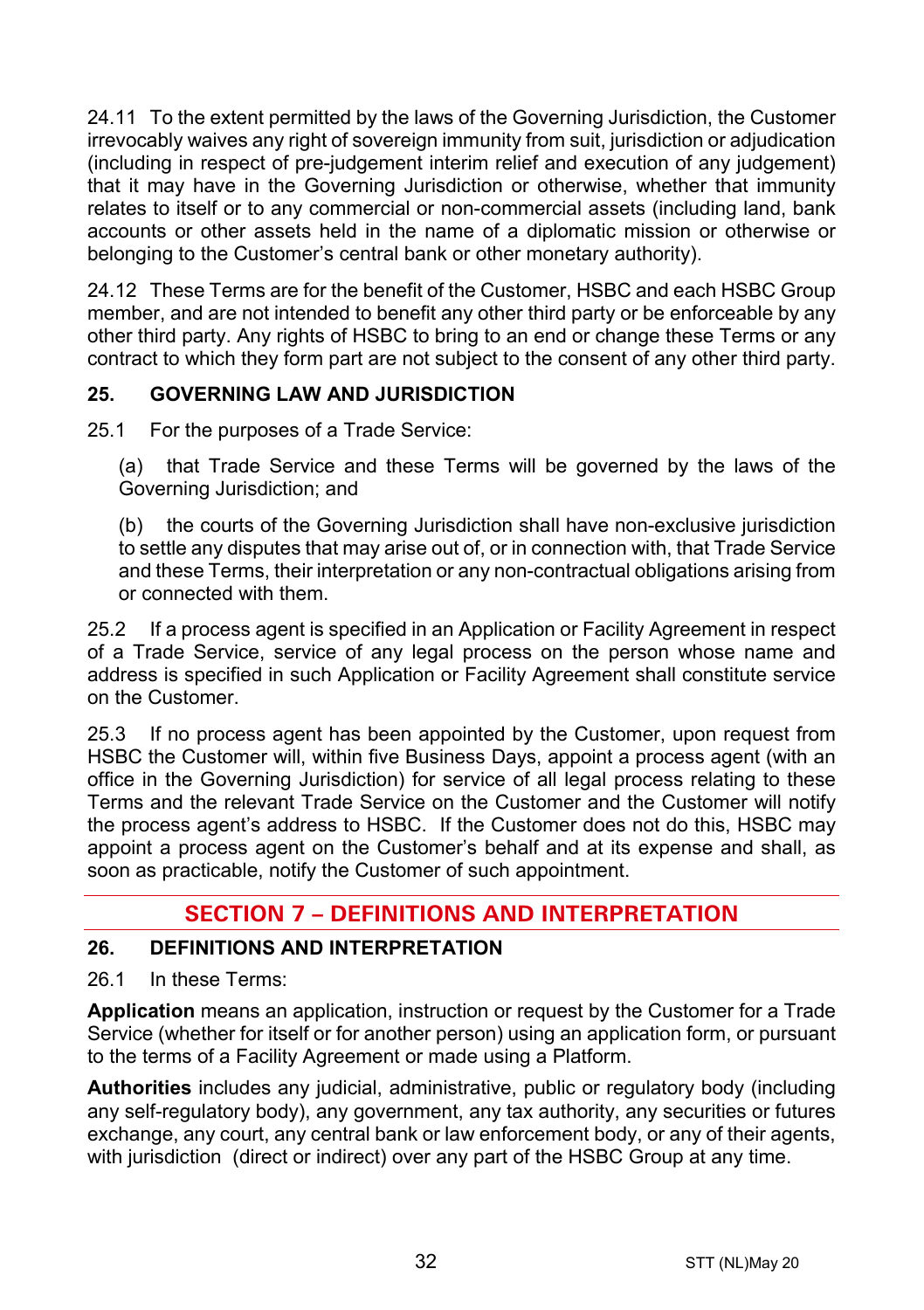**Back-to-Back Documentary Credit** has the meaning given to it in Clause [3.14](#page-5-0) (*[DOCUMENTARY CREDITS](#page-3-0)*).

**Business Day** means, in respect of a Trade Service, a day on which banks are open for general business in the Governing Jurisdiction.

**Cash Collateral** has the meaning given to it in Clause [10](#page-14-1) (*[CASH COLLATERAL](#page-14-1)*).

**Claim** means any demand, request for payment or for acceptance and payment, claim, presentation or drawing made in respect of a Trade Service by a beneficiary, the Customer or any other person.

**Collection** means a collection transaction in respect of the handling of Documents where HSBC may act as either a remitting bank, collecting bank or presenting bank.

**Compliance Action** has the meaning given to it in Clause [19](#page-22-0) (*[COMPLIANCE WITH](#page-22-0)  [LAWS AND SANCTIONS](#page-22-0)*).

**Country Conditions** means HSBC's additional terms and conditions for the country in which the HSBC entity providing the relevant Trade Service is located.

**Customer** means the person who requests the relevant Trade Service and with whom HSBC contracts with respect to the provision of that Trade Service (and, without limitation, as may be specified in the relevant Application). If HSBC provides a Trade Service to a person that is not a customer of HSBC, references in these Terms to the "Customer" shall apply to that person even though that person is not a customer of HSBC.

**Customer Information** means any Personal Data, confidential information, and/or Tax Information (including accompanying statements, waivers and consents) of either the Customer, or a person or entity whose information (including any Personal Data or Tax Information) which the Customer provides, or which is provided on the Customer's behalf, to any HSBC Group member in connection with the provision of any Trade Service.

**Customer Liabilities** means at any time:

(a) all liabilities of the Customer to HSBC or any HSBC Group member (including arising under or in connection with any Trade Service and these Terms) incurred in any currency and in any capacity and whether present or future, actual or contingent, direct or indirect, or incurred alone or jointly with any other person;

(b) interest on such liabilities (both before and after any demand or judgment) to the date on which HSBC or any such HSBC Group member receives payment, at the rates payable by the Customer or which would have been payable but for any circumstances which restricts payment;

(c) any costs and expenses incurred by HSBC or any HSBC Group member in making payment under or in respect of a Trade Service on behalf of the Customer (but without HSBC being under any obligation to do so) as a result of failure by the Customer to make such payment when due or demanded; and

(d) all costs and expenses (including legal fees on a full indemnity basis) of HSBC or any HSBC Group member in perfecting or enforcing its rights under or in respect of a Trade Service and these Terms.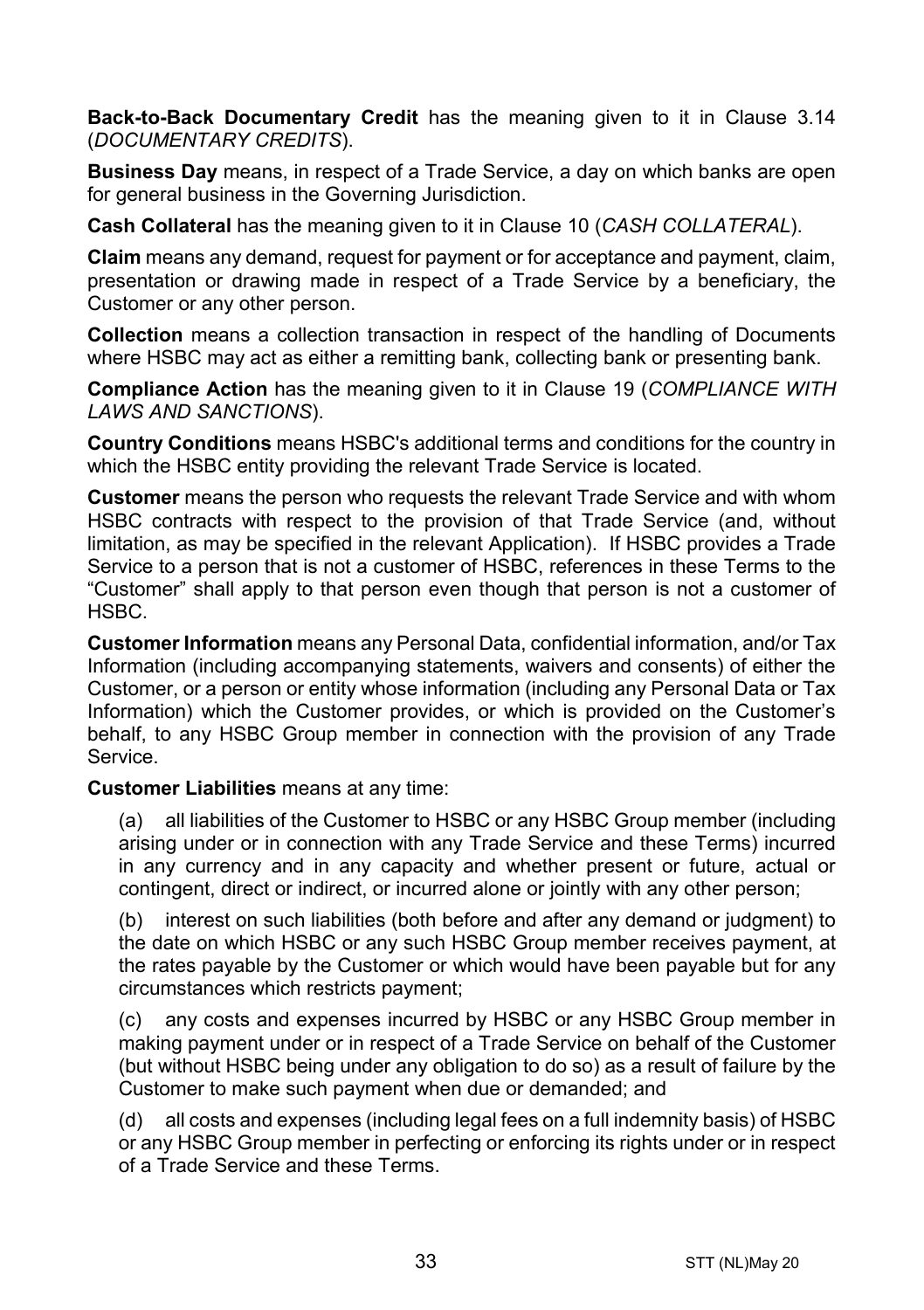**Documentary Credit** means a documentary credit or letter of credit or any commitment to issue a documentary credit or letter of credit (including any extension. renewal or amendment of the same).

**Documents** means any drafts, bills of exchange, promissory notes, cheques, documents of title, certificates, invoices, statements, transport documents, insurance policies, warehouse warrants, warehouse receipts or any other similar instruments relating to a Trade Transaction in respect of which HSBC has provided Trade Service(s) to the Customer.

**Electronic Means** has the meaning given to it in Clause [20](#page-24-0) (*[INSTRUCTIONS](#page-24-0)*).

**Exchange Rate** means HSBC's spot rate of exchange (or if HSBC does not have an available spot rate of exchange for the relevant currency, any other publicly available spot rate of exchange selected by HSBC) for the purchase of the required currency in the relevant foreign exchange market at the relevant time using the currency in which the relevant payment was paid (where any such spot rate of exchange shall be selected by HSBC acting reasonably in the circumstances).

**External Provider** means a person (other than HSBC) that makes any Platform available to HSBC and/or the Customer.

**External Terms and Conditions** means any agreement which is entered into between an External Provider and either HSBC or the Customer setting out the terms and conditions applicable to HSBC's or the Customer's use of a Platform.

**Facility Agreement** means a letter or agreement between the Customer and HSBC pursuant to which HSBC agrees to provide to the Customer a facility in respect of Trade Services.

**Finance** means discounting, negotiating, purchasing, prepaying, early paying or endorsing a Document (whether or not drawn under a Documentary Credit or Collection) or Documentary Credit and **Financed** and **Finances** shall be construed accordingly. For the avoidance of doubt, **Finance** does not include a Trade Finance Loan.

**Goods** means the goods or products which are the subject of a Trade Transaction in respect of which HSBC has provided Trade Service(s) to the Customer.

**Governing Jurisdiction** means the jurisdiction in which the relevant HSBC entity providing the Trade Service is located or such other jurisdiction agreed in writing between the Customer and HSBC or specified in the relevant Country Conditions.

**HSBC** means the HSBC Group member (or, if applicable, the branch of such HSBC Group member) providing the relevant Trade Service, and its successors and assigns and, where the context permits, includes any person appointed by HSBC under Clause [23.1\(a\)](#page-29-0) (*[DISCLOSURE, CONFIDENTIALITY AND PRIVACY](#page-28-0)*).

**HSBC Group** means HSBC Holdings plc and its subsidiaries and affiliates from time to time.

**ICC** means the International Chamber of Commerce.

**Increased Costs** means a reduction in the rate of return from a Trade Service or on HSBC's overall capital, an additional or increased cost or a reduction of any amount due and payable under these Terms or in respect of a Trade Service, which is incurred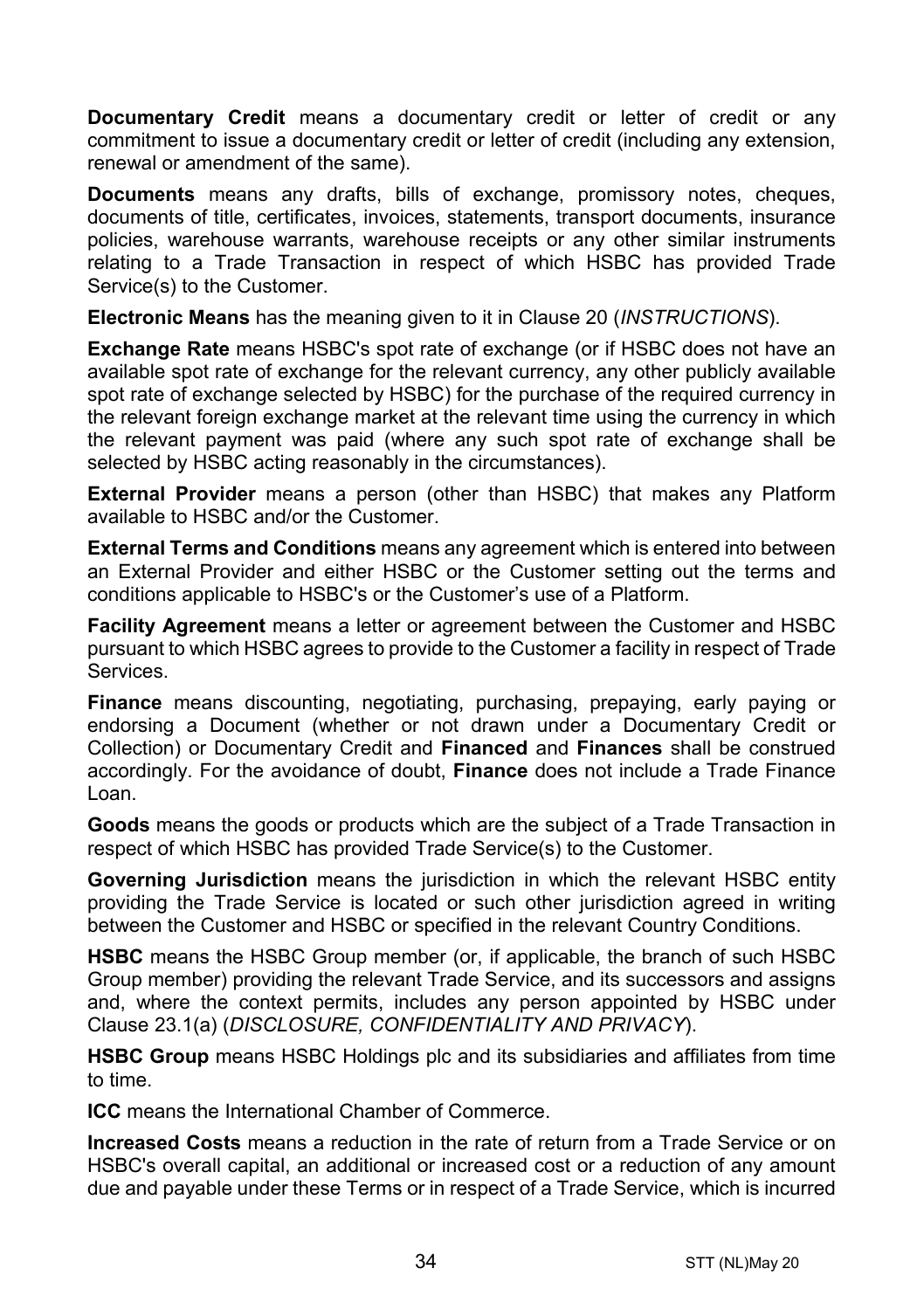or suffered by HSBC to the extent that it is attributable to HSBC performing its obligations under these Terms or a Trade Service.

**Indemnified Party** has the meaning given to it in Claus[e 9](#page-13-0) (*[REIMBURSEMENT AND](#page-13-0)  [INDEMNITY](#page-13-0)*).

**Instruction** has the meaning given to it in Clause [20](#page-24-0) (*[INSTRUCTIONS](#page-24-0)*).

**Instrument** means any SBLC, demand guarantee (including an avalisation, coacceptance or acceptance of a Document), bond, counter-guarantee, counter-SBLC, or similar independent payment obligation (including any extension, renewal or amendment of the same).

**Losses** has the meaning given to it in Clause [9](#page-13-0) (*[REIMBURSEMENT AND](#page-13-0)  [INDEMNITY](#page-13-0)*).

**Master Documentary Credit** has the meaning given to it in Clause [3.14](#page-5-0) (*[DOCUMENTARY CREDITS](#page-3-0)*).

**Personal Data** means any information relating to an individual from which such individual can be identified, including sensitive personal data, name(s), residential address(es), contact information, age, date of birth, place of birth, nationality, citizenship, personal and marital status.

**Platform** means any electronic platform (a) used by HSBC, the Customer or any other person for giving or receiving any Instruction, Claim or other communication in relation to any Trade Service, and/or (b) used by HSBC or any other person for issuing or providing any Trade Service, and shall include HSBCnet.

**Recourse Event** means in respect of a Trade Service:

(a) any misrepresentation, alleged or actual fraud, illegality or unauthorised act of the Customer and/or any other party to the Trade Transaction;

(b) any alleged or actual invalidity, non-compliance or unenforceability of the Documentary Credit, SBLC, Document(s) or Trade Transaction (as applicable); or

(c) any injunction, court order, law, regulation or Sanctions which restrict any payment (whether to or from HSBC and/or not subsequently discharged).

**SBDC** means a standby documentary credit.

**SBLC** means a standby letter of credit (which includes an SBDC).

**Sanction** has the meaning given to it in Clause [19](#page-22-0) (*[COMPLIANCE WITH LAWS AND](#page-22-0)  [SANCTIONS](#page-22-0)*).

**Security Agreement** means any document creating security or quasi-security over any of the Customer's rights and/or assets in support of any obligations which the Customer may have to any HSBC Group member from time to time.

**Tariff Book** means, if applicable in the relevant jurisdiction, HSBC's tariff book setting out HSBC's fees, commissions, interest rates and other rates for Trade Services as is available upon request by the Customer and/or can be accessed online.

**Tax** includes goods and services tax, value added tax, sales tax, stamp duty or any tax, levy, impost, deduction, charge, rate, duty, compulsory loan or withholding which is levied or imposed by a government agency, and any related interest, penalty,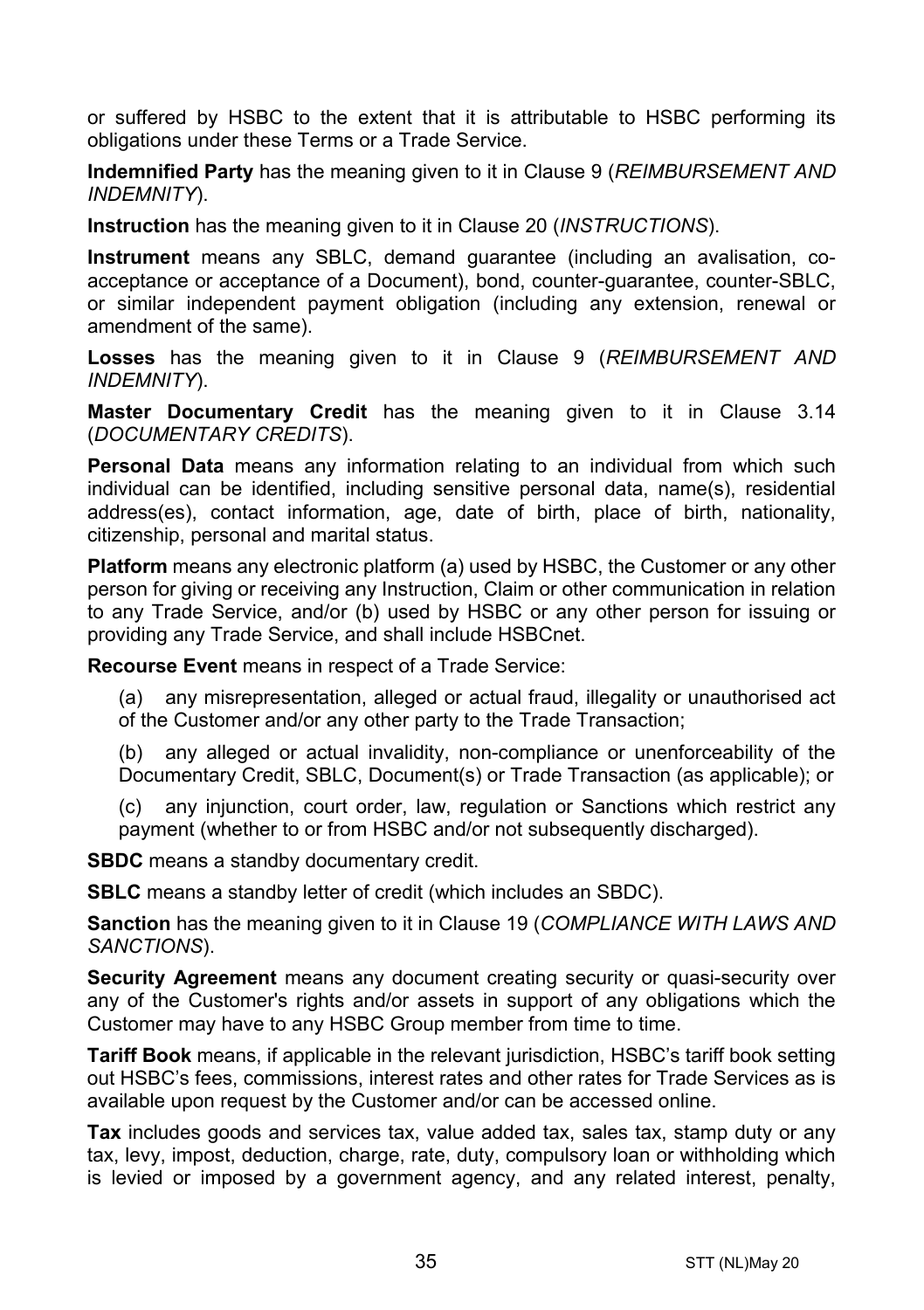charge, fee or other amount (but does not include tax on the overall net income of HSBC).

**Tax Information** means any documentation or information (and accompanying statements, waivers and consents) relating, directly or indirectly, to the Customer's tax status and the tax status of any owner, "controlling person", "substantial owner" or beneficial owner of the Customer.

**Trade Finance Loan** means a loan, advance, credit or other financial accommodation provided by HSBC to the Customer in respect of a Trade Transaction.

#### **Trade Service** includes:

(a) the issue of a Documentary Credit and instructing any advising bank, nominated bank or confirming bank in relation to such Documentary Credit;

(b) acting as the advising bank, nominated bank or confirming bank (on a disclosed or undisclosed basis) in relation to a Documentary Credit;

(c) the issue of an Instrument and/or instructing any correspondent bank in relation to, and issuing an counter-guarantee, counter-SBLC or indemnity in respect of, an Instrument;

(d) acting as the advising bank, confirming bank or correspondent bank in relation to an Instrument;

- (e) the handling of a Documentary Credit, Instrument or Document;
- (f) Collections;
- (g) the provision of any Finance;
- (h) the provision of a Trade Finance Loan;

(i) the issue of a letter of indemnity or shipping guarantee and/or the signing, endorsement or release of any Transport Document;

- (j) the release of Documents;
- (k) any other service or product relating to a Trade Transaction provided,

by HSBC to, at the request of, or in respect of the Customer.

**Trade Transaction** means a transaction involving the sale or purchase by the Customer of goods or services from/to a third party, and includes any contract(s) on which such transaction may be based.

**Transport Documents** has the meaning given to it in Clause [8](#page-12-0) (*[APPLICATIONS FOR](#page-12-0)  [RELEASE OF GOODS, SHIPPING GUARANTEES AND](#page-12-0) LETTERS OF INDEMNITY*).

**USD** means the lawful currency of the United States of America.

26.2 Unless contrary indication appears, any reference in these Terms to:

an **Application** or **Trade Service** (and any reference in an Application to a **Trade Service**) includes (where applicable) the contract created between the Customer and HSBC by HSBC accepting that Application by providing or undertaking that Trade Service;

(a) the **Customer**, **HSBC** or any other person shall be construed so as to include its successors in title, permitted assigns and permitted transferees to, or